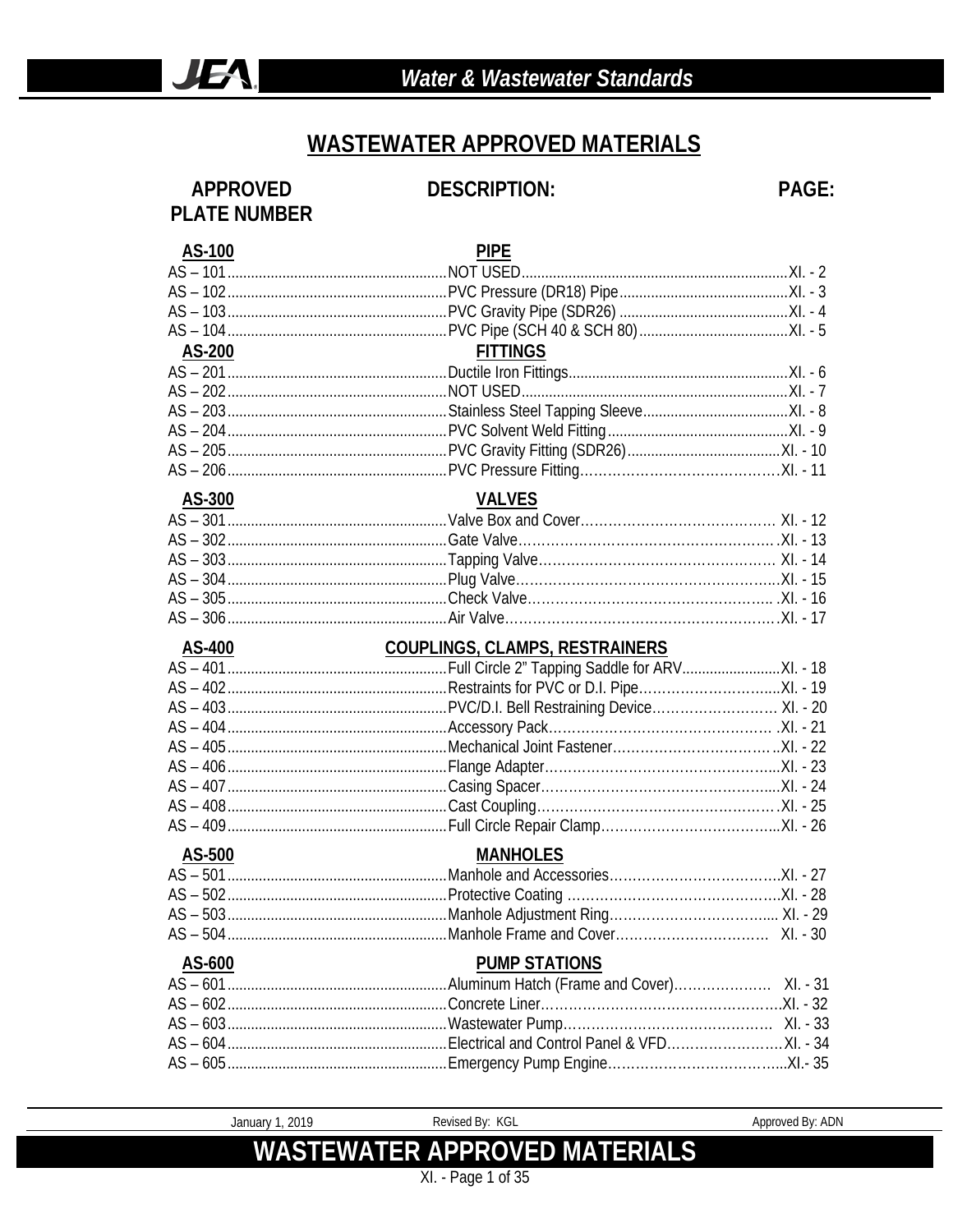

*Water & Wastewater Standards*

**AS-101 NOT USED**

| January 1, 2019                      | Revised By: KGL | Approved By: ADN |
|--------------------------------------|-----------------|------------------|
| <b>WASTEWATER APPROVED MATERIALS</b> |                 |                  |
| XI. - Page 2 of 35                   |                 |                  |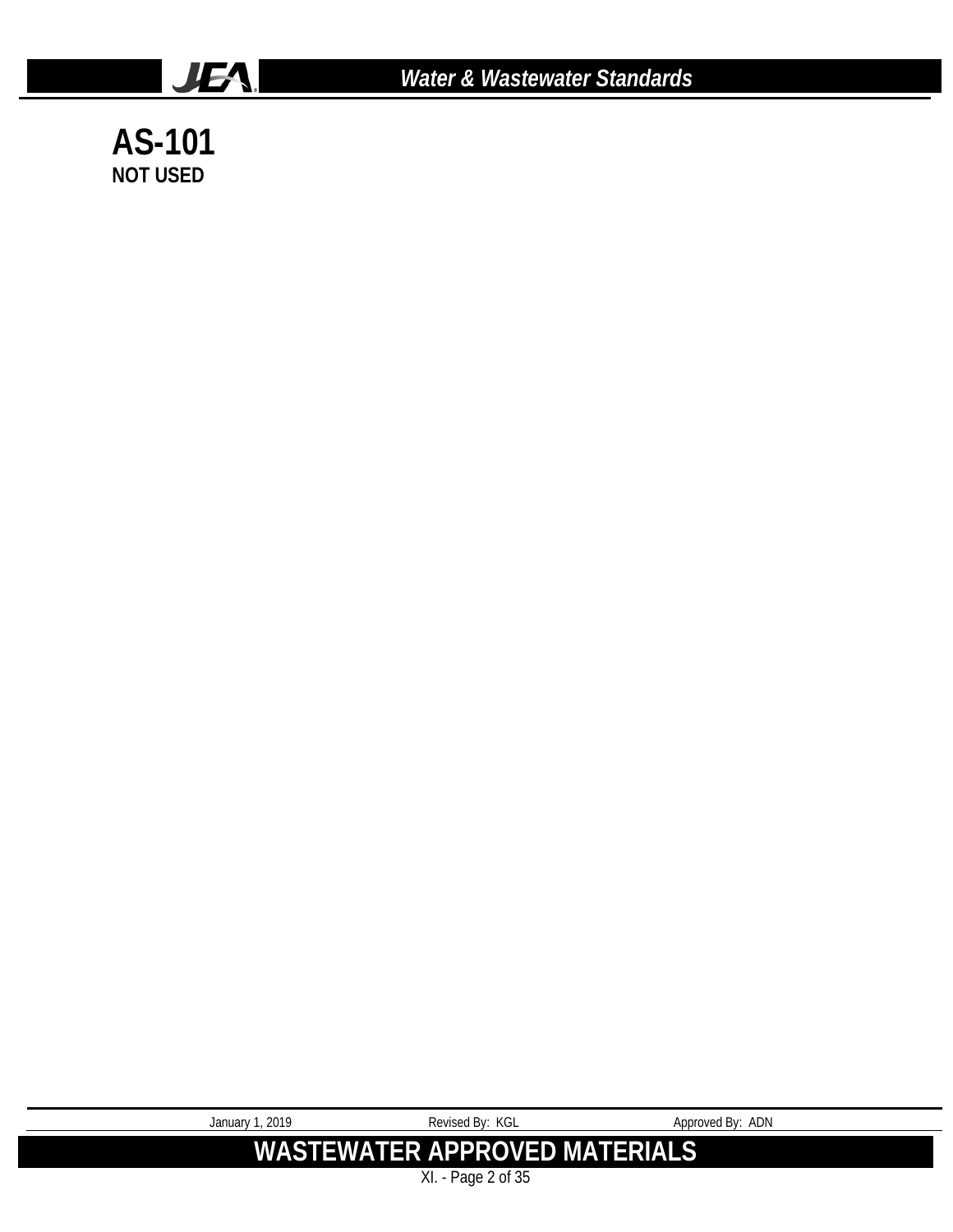#### **AS-102 PVC PRESSURE (DR18) PIPE**

**JEA** 



**DESCRIPTION:** DR18 PVC Pipe. See Chapter IV. 2. - Section 428 & Chapter IV. 3. - Section 429 of the current JEA Standards for specifications and requirements.

| <b>SIZE</b>     | <b>MANUFACTURER</b>             | MODEL# |
|-----------------|---------------------------------|--------|
| $4$ -inch $-60$ | <b>Diamond Plastics</b>         | N/A    |
| $4$ -inch $-48$ | JM Eagle                        | N/A    |
| $4$ -inch – 30  | National Pipe & Plastics        | N/A    |
| $4$ -inch $-36$ | North American Pipe Co. (NAPCO) | N/A    |
| $4$ -inch $-48$ | <i>lpex</i>                     | N/A    |
| $4$ -inch $-48$ | National Pipe & Plastics        | N/A    |
| $4$ -inch $-12$ | Sanderson Pipe Corportation     | N/A    |

**DESCRIPTION:** DR16 Pipe. See Chapter III. 1. - Section 350 of the current JEA Standards for specifications and requirements. See Chapter VI. 1. - Section 701 for Reclaimed Water specifications and requirements.

| <b>SIZE</b> | <b>MANUFACTURER</b>                    | MODEL# |
|-------------|----------------------------------------|--------|
| 16-inch     | Diamond Plastics                       | N/A    |
| 16-inch     | JM Eagle                               | N/A    |
| 16-inch     | National Pipe & Plastics/National PVC) | N/A    |
| 16-inch     | North American Pipe Co. (NAPCO)        | N/A    |
| 16-inch     | Ipex                                   | N/A    |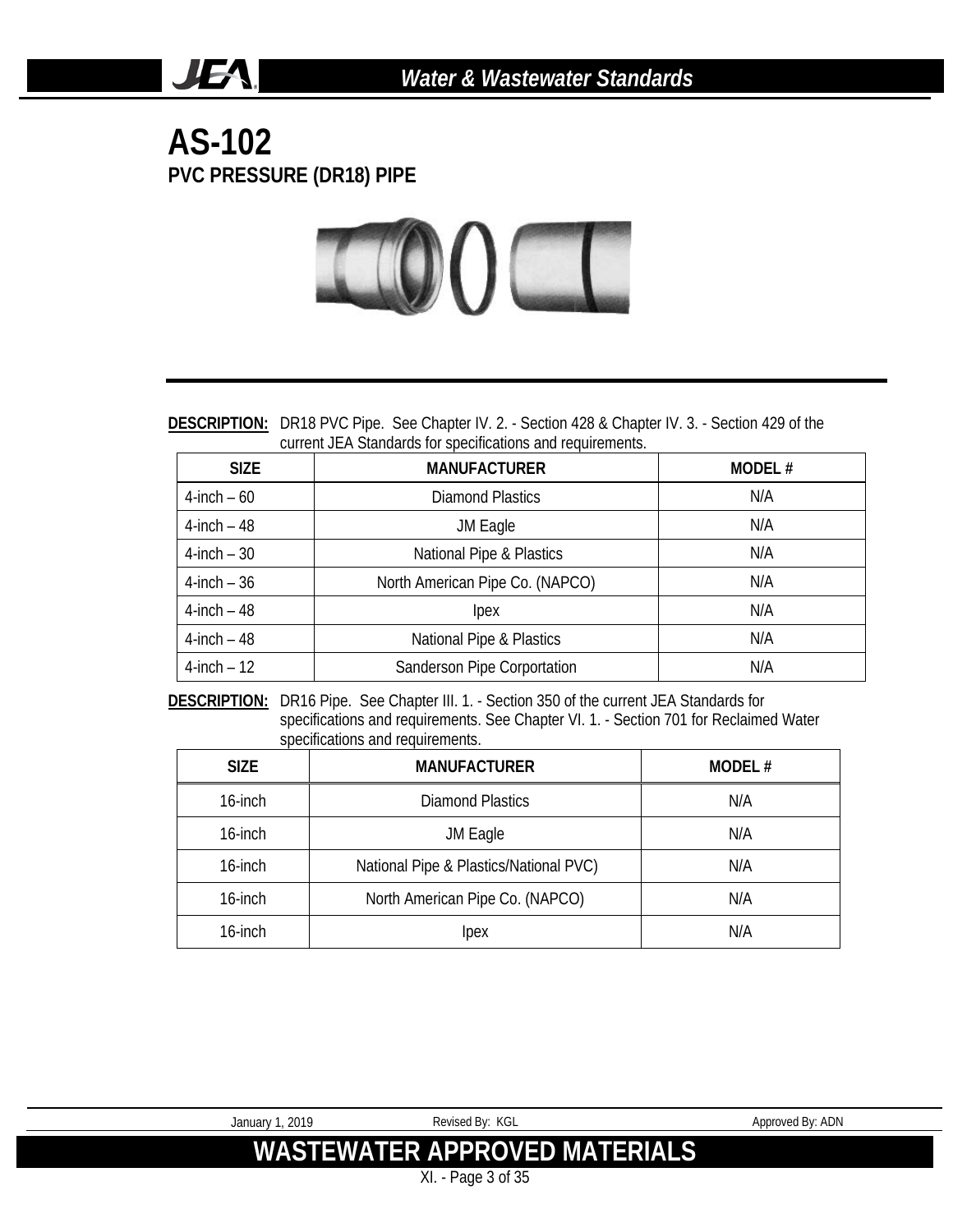**AS-103 PVC GRAVITY PIPE**

**JEA** 



**DESCRIPTION:** PVC SDR 26: See Chapter IV. 2. - Section 428 of the current JEA Standards for specifications and requirements.

| <b>SIZE</b>     | <b>MANUFACTURER</b>              | MODEL# |
|-----------------|----------------------------------|--------|
| 6-inch & larger | <b>Charlotte Pipe</b>            | N/A    |
| 6-inch & larger | <b>Diamond Plastics Corp</b>     | N/A    |
| 6-inch & larger | JM Eagle                         | N/A    |
| 6-inch & larger | National Pipe & Plastics         | N/A    |
| 6-inch & larger | North American Pipe Co. (NAPCO)  | N/A    |
| 6-inch & larger | Sanderson Pipe Co.               | N/A    |
| 6-inch & larger | <b>HAWK Plastics Corporation</b> | SDR-26 |

| January 1, 2019               | Revised Bv: KGL | Approved By: ADN |
|-------------------------------|-----------------|------------------|
| WASTEWATER APPROVED MATERIALS |                 |                  |
| XI - Page 4 of 35             |                 |                  |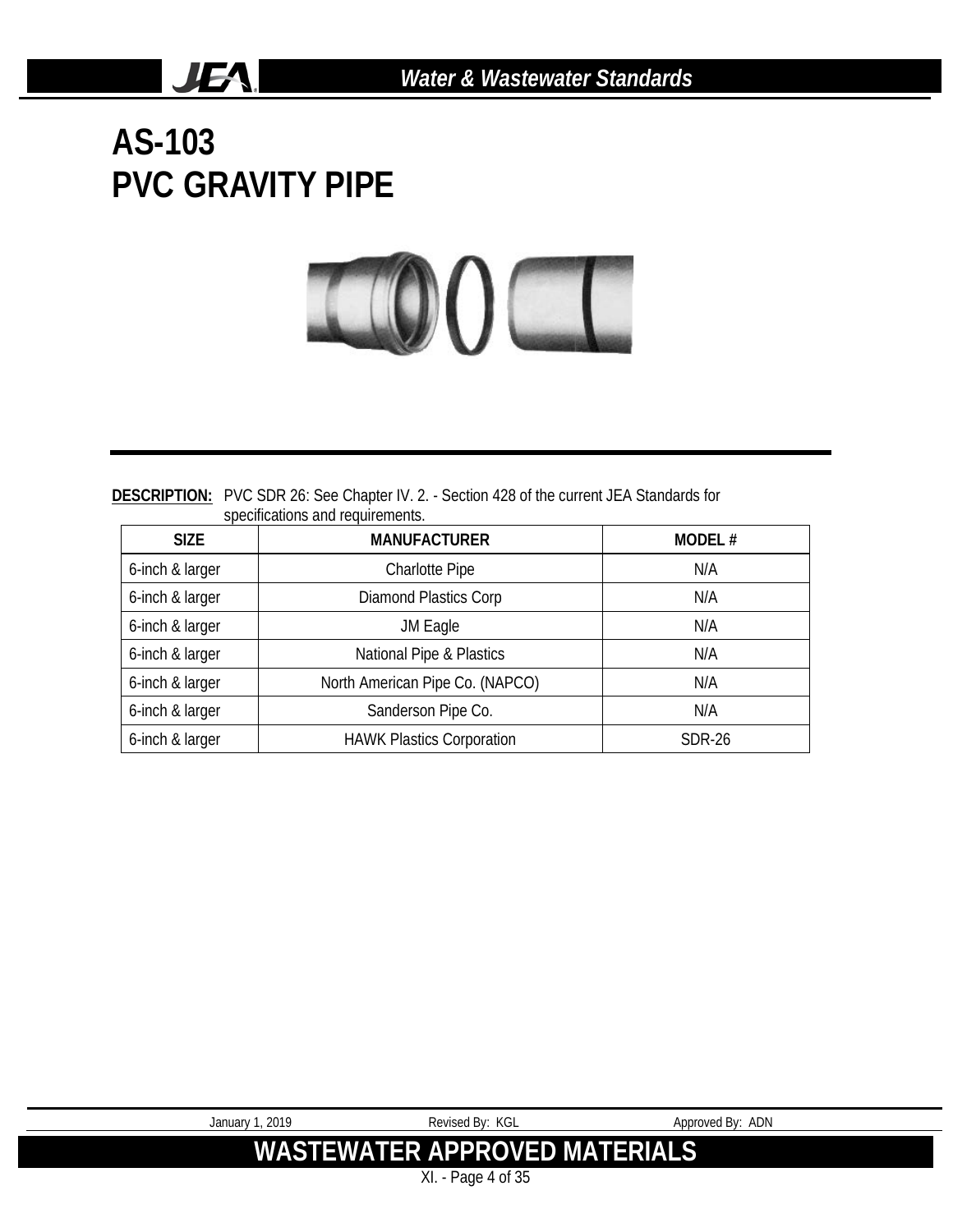#### **AS-104 PVC PIPE (SCH 40 & SCH 80)**

**JEA** 



#### **DESCRIPTION:** PVC SCH 40 or 80 Pipe. See Chapter IV. 3. - Section 429 of the current JEA Standards for specifications and requirements.

| SIZE.            | <b>MANUFACTURER</b>             | MODEL# |
|------------------|---------------------------------|--------|
| 3-inch & smaller | JM Eagle                        |        |
| 3-inch & smaller | National Pipe & Plastics        |        |
| 3-inch & smaller | North American Pipe Co. (NAPCO) |        |
| 3-inch & smaller | Sanderson Pipe Company          |        |
| 3-inch & smaller | Accord Industries               |        |
| 3-inch & smaller | Charlotte Pipe & Foundry        |        |

| January 1, 2019 | Revised By: KGL                      | Approved By: ADN |
|-----------------|--------------------------------------|------------------|
|                 | <b>WASTEWATER APPROVED MATERIALS</b> |                  |
|                 | $XI. - Page 5 of 35$                 |                  |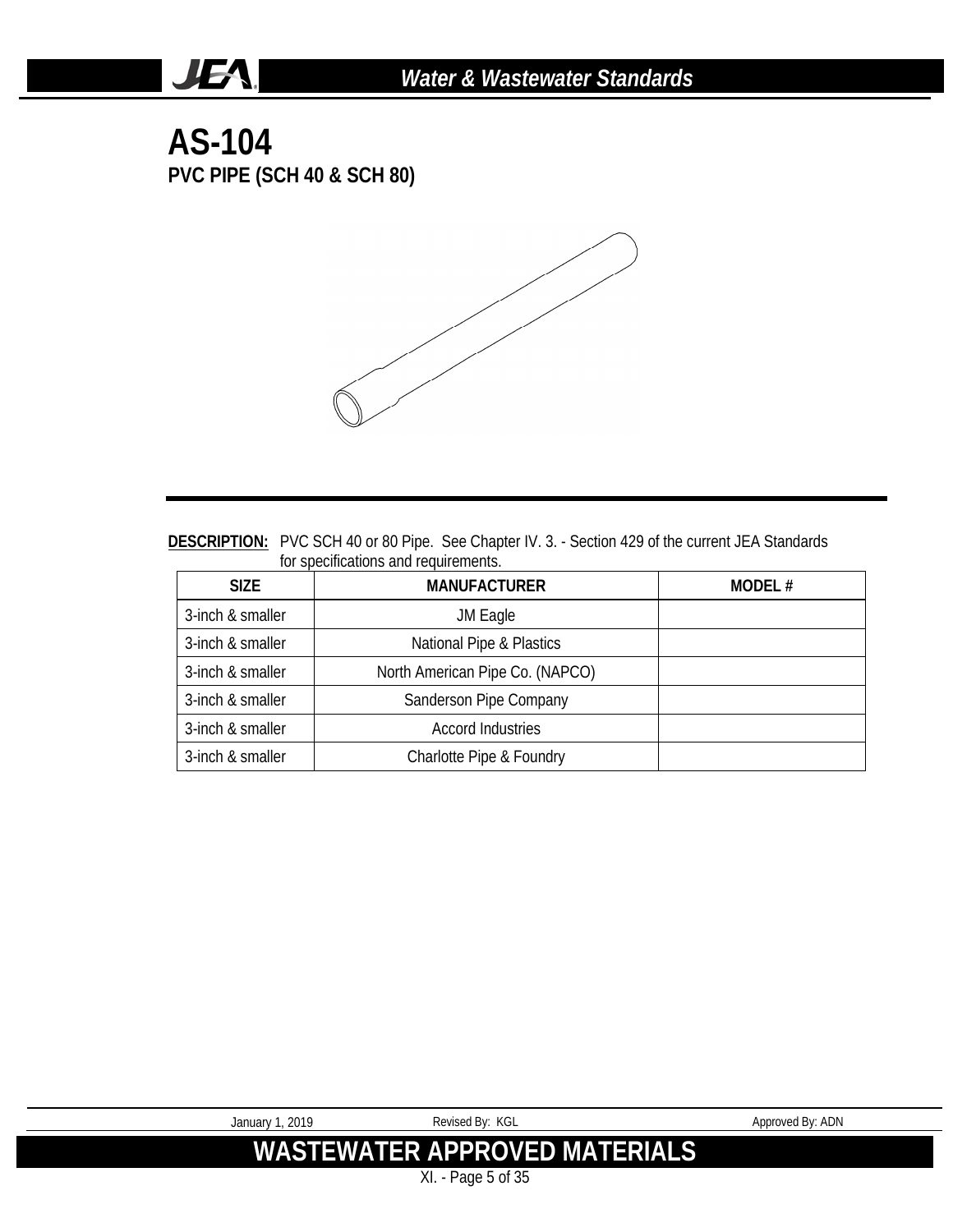### **AS-201 DUCTILE IRON FITTINGS**

JEA.



**Note:** Mechanical joint, 90 degree bend & fittings, shown as example only (for additional joints, see specifications).

#### **DESCRIPTION:** Ductile Iron Fitting, epoxy-lined. See Sections 428 & Chapter IV. 3. - Section 429 of the current JEA Standards for specifications and requirements.

| <b>SIZE</b>     | <b>MANUFACTURER</b>              | <b>MODEL#</b> |
|-----------------|----------------------------------|---------------|
| 3-inch & larger | Tyler Union                      | N/A           |
| 3-inch & larger | <b>Star Pipe Products</b>        | N/A           |
| 3-inch & larger | Sigma Corporation (Russell Pipe) | N/A           |
| 3-inch & larger | <b>SIP Industries</b>            | N/A           |
| 3-inch & larger | US Pipe                          | N/A           |

| January 1, 2019               | Revised Bv: KGL | Approved By: ADN |
|-------------------------------|-----------------|------------------|
| WASTEWATER APPROVED MATERIALS |                 |                  |
| XI. - Page 6 of 35            |                 |                  |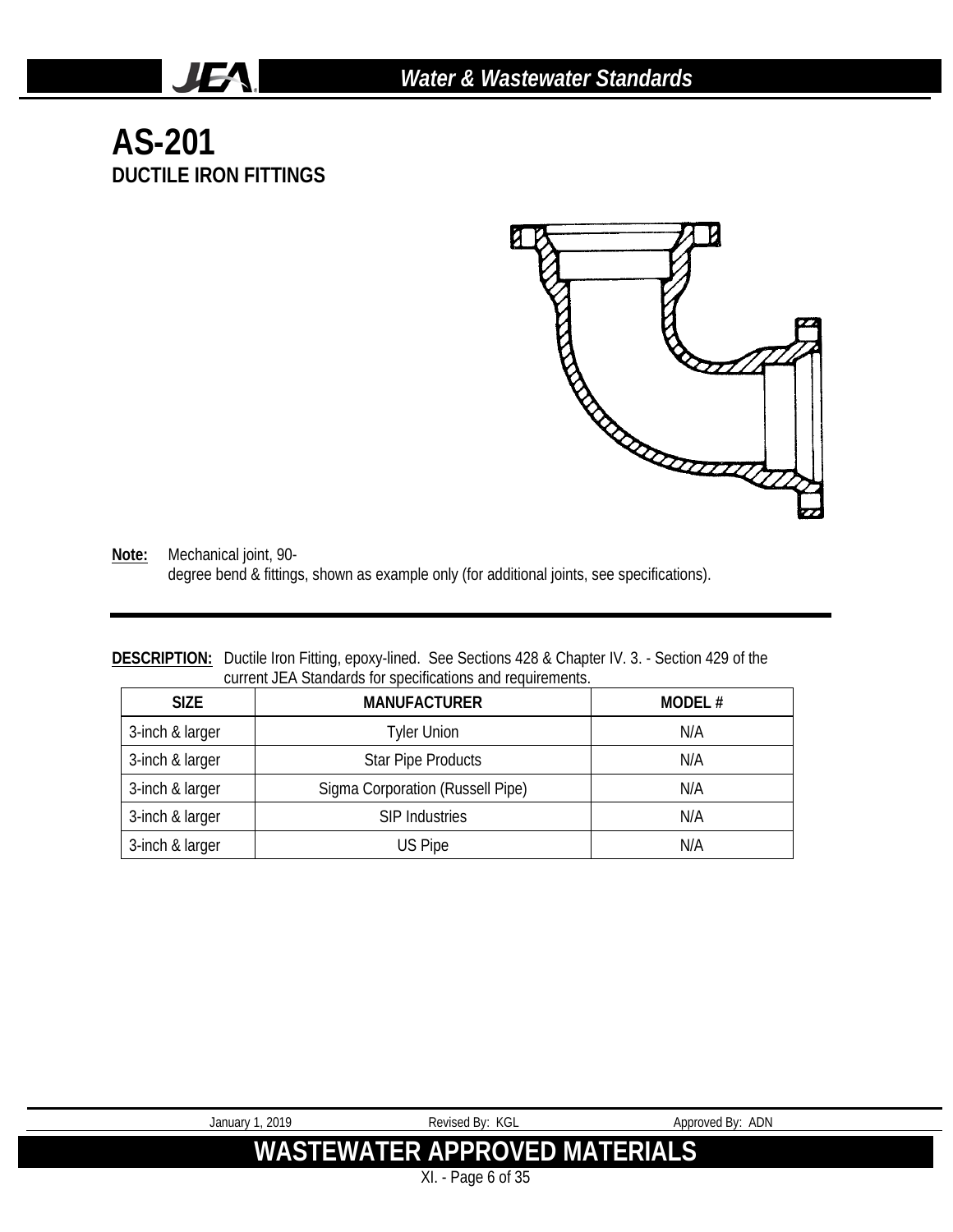

**AS-202 NOT USED**

**JEA** 

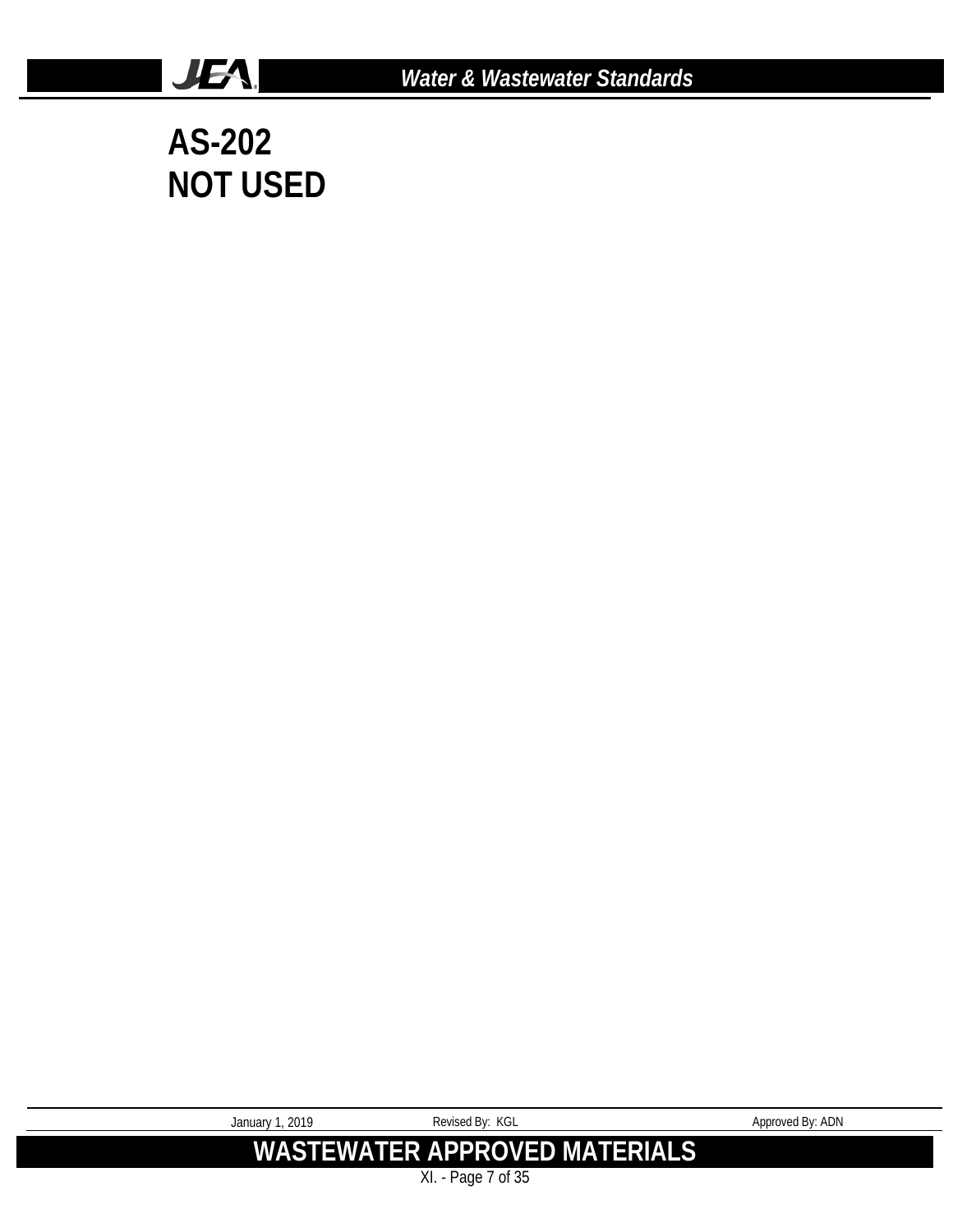#### **AS-203 STAINLESS STEEL TAPPING SLEEVE**

JEA.



**Note:** Must be all stainless steel, no dissimilar metals allowed.

|                                  | <b>DESCRIPTION:</b> Stainless Steel Tapping Sleeve. See Section 430 of the current JEA Standards for |
|----------------------------------|------------------------------------------------------------------------------------------------------|
| specifications and requirements. |                                                                                                      |

| <b>SIZE</b>     | <b>MANUFACTURER</b>     | MODEL#                                   |
|-----------------|-------------------------|------------------------------------------|
| 4-inch & larger | Cascade Waterworks Mfg. | CST-EX                                   |
| 4-inch & larger | Dresser Inc./GE         | 630                                      |
| 4-inch & larger | Ford Meter Box Company  | <b>FAST Series, FTSS</b>                 |
| 4-inch & larger | JCM Industries, Inc.    | 432, 439, 452, (taps 14-inch and larger) |
| 4-inch & larger | Power Seal              | 3490, 3490MJ (8-inch and smaller)        |
| 4-inch & larger | Romac Industries, Inc.  | <b>SST</b>                               |
| 4-inch & larger | Smith-Blair             | N/A                                      |
| 4-inch & larger | Mueller                 | H304                                     |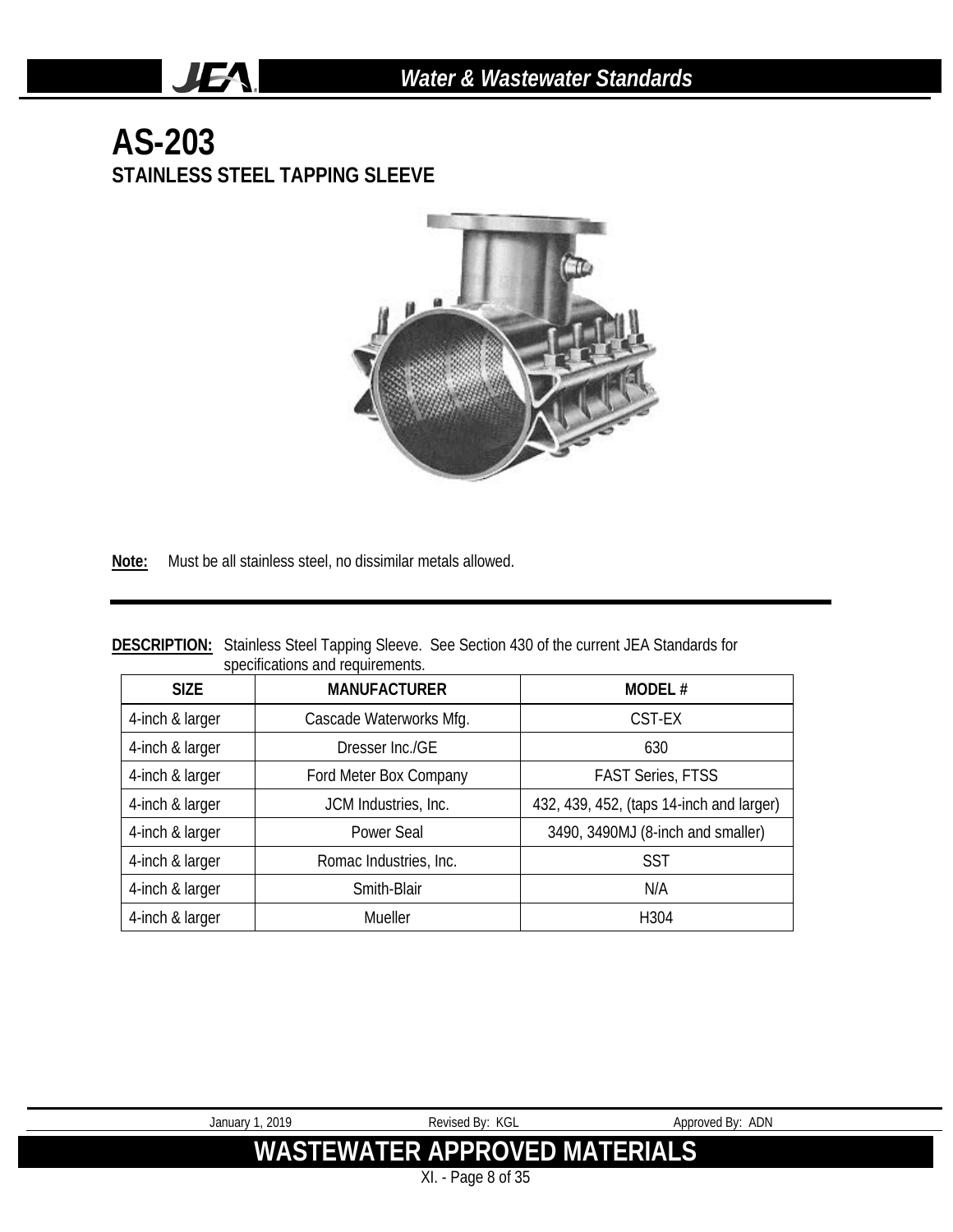#### **AS-204 PVC SOLVENT WELD FITTING**

**JEA** 



DESCRIPTION: Schedule 40 and 80 Solvent Weld Fittings. See Chapter IV. 3. - Section 429 of the current JEA Standards for specifications and requirements.

| <b>SIZE</b>      | <b>MANUFACTURER</b>                      | MODEL# |
|------------------|------------------------------------------|--------|
| 3-inch & smaller | lpex                                     |        |
| 3-inch & smaller | LASCO Fittings, Inc.                     |        |
| 3-inch & smaller | Nibco                                    |        |
| 3-inch & smaller | Georg Fischer Sloane (GF Piping Systems) |        |
| 3-inch & smaller | <b>Spears</b>                            |        |
| 3-inch & smaller | Charlotte Pipe & Foundry                 |        |

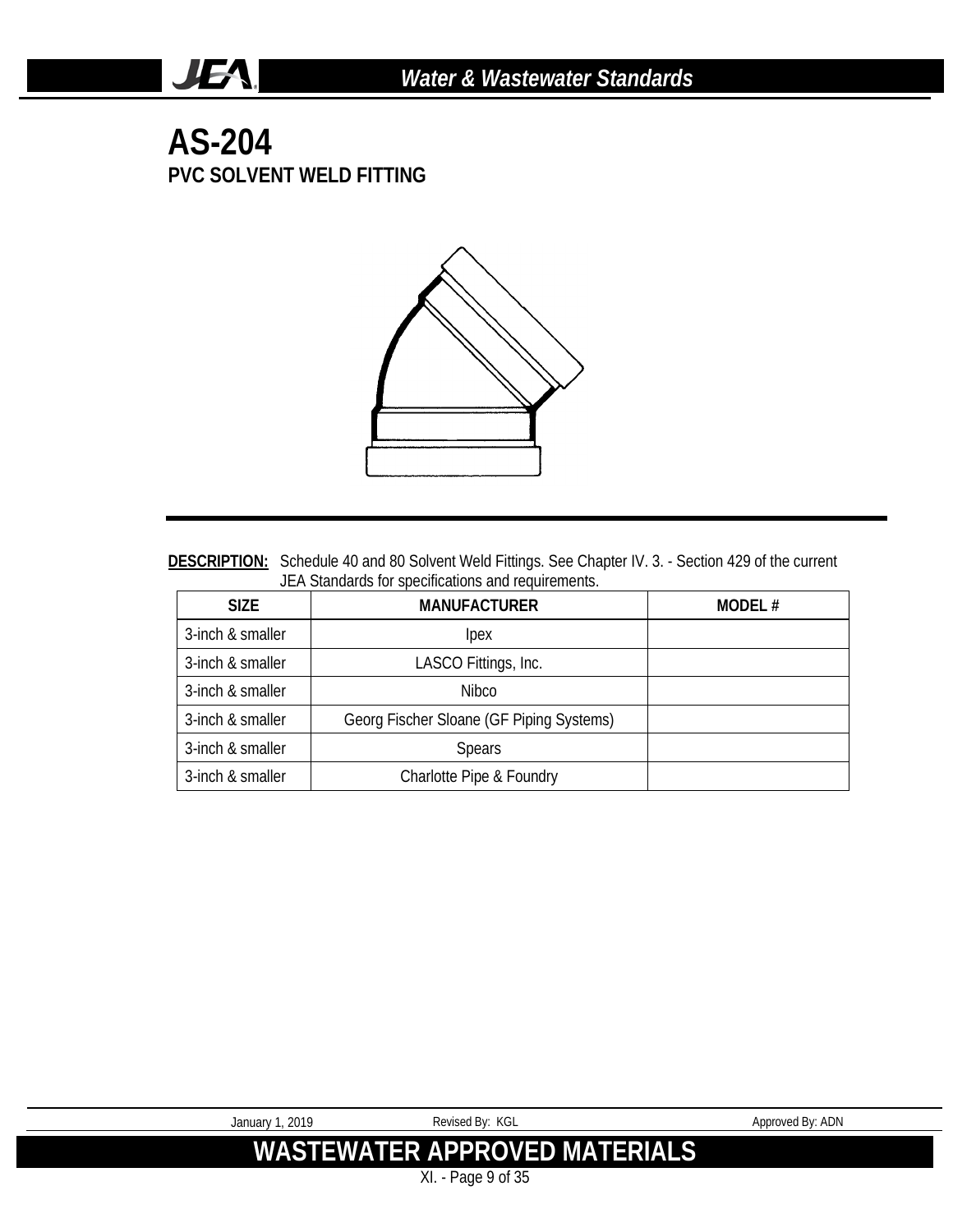### **AS-205 PVC GRAVITY FITTING (SDR26)**

**JEA** 



#### **DESCRIPTION:** PVC Gravity Fitting (SDR26). See Chapter IV. 2. - Section 428 of the current JEA Standards for specifications and requirements.

| <b>SIZE</b>     | <b>MANUFACTURER</b>                      | MODEL# |
|-----------------|------------------------------------------|--------|
| 6-inch & larger | <b>GPK Products, Inc.</b>                |        |
| 6-inch & larger | Harco Inc.                               |        |
| 6-inch & larger | Multi Fittings                           |        |
| 6-inch & larger | Tigre-ADS USA                            |        |
| 6-inch & larger | Plastic Trends (Royal Building Projects) |        |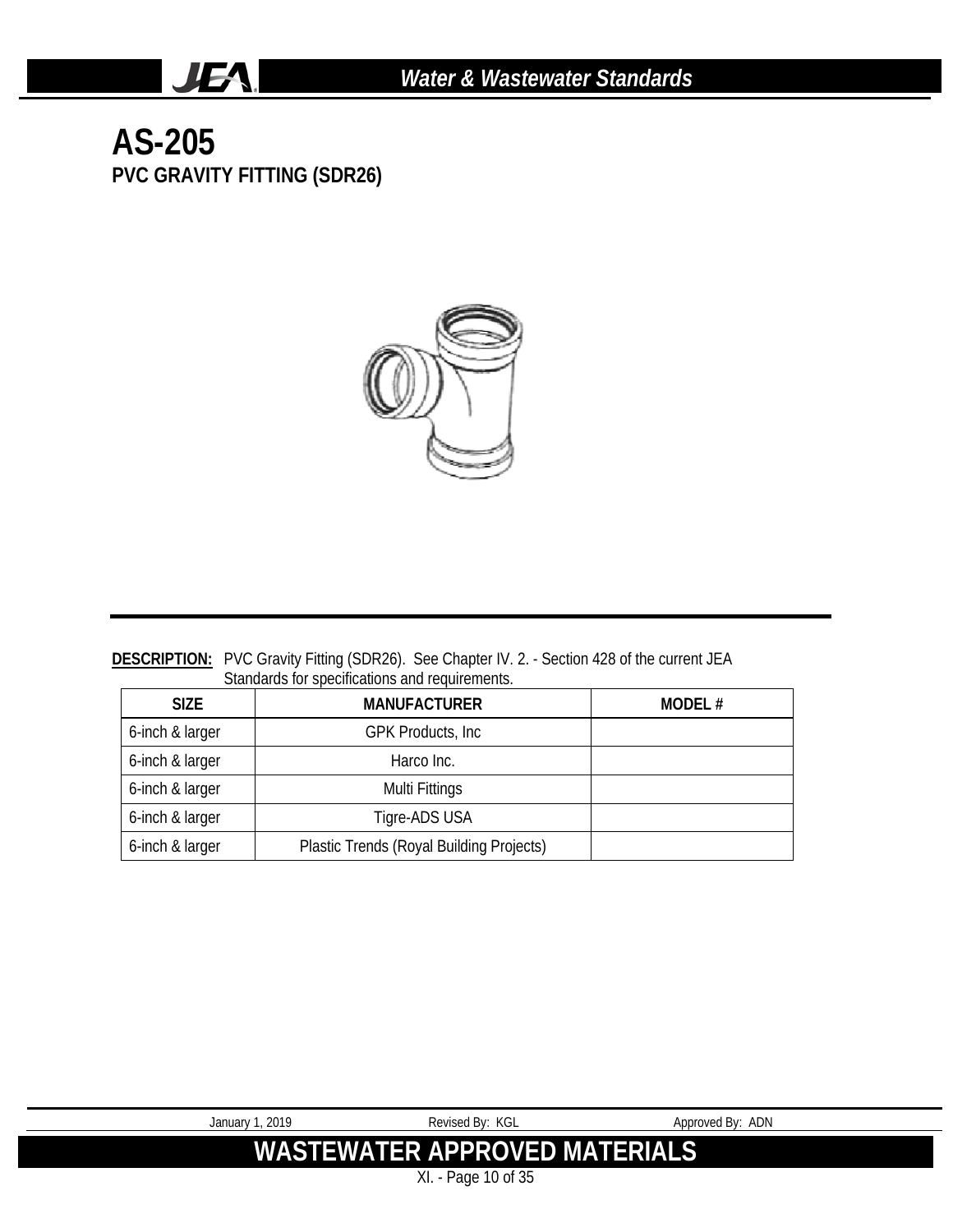**AS-206 PVC PRESSURE FITTING**

**JEA** 



**DESCRIPTION:** For 12 inch and smaller (Pressure Fittings) - PVC C900, DR18 Injection Molded, Push On Joint Fittings. See Chapter IV. 3. - Section 429 of the current JEA Standards for specifications and requirements. For 14 inch and larger (pressure Fittings) - PVC C905 Fabricated Fittings (no Tee Fitting). See Chapter IV. 3. - Section 429 of the current JEA Standards for specifications and requirements.

| <b>SIZE</b>           | <b>MANUFACTURER</b>                      | MODEL# |
|-----------------------|------------------------------------------|--------|
| $4$ -inch $-12$ -inch | Harco Inc.                               | N/A    |
| $4$ -inch $-12$ -inch | Multi-Fittings                           | N/A    |
| 4-inch & larger       | <b>IPFX</b>                              | N/A    |
| 14-inch & larger      | <b>Galaxy Plastics</b>                   | N/A    |
| 14-inch & larger      | Plastic Trends (Royal Building Projects) | N/A    |

| January 1, 2019 | Revised By: KGL               | Approved By: ADN |
|-----------------|-------------------------------|------------------|
|                 | WASTEWATER APPROVED MATERIALS |                  |
|                 | XI. - Page 11 of 35           |                  |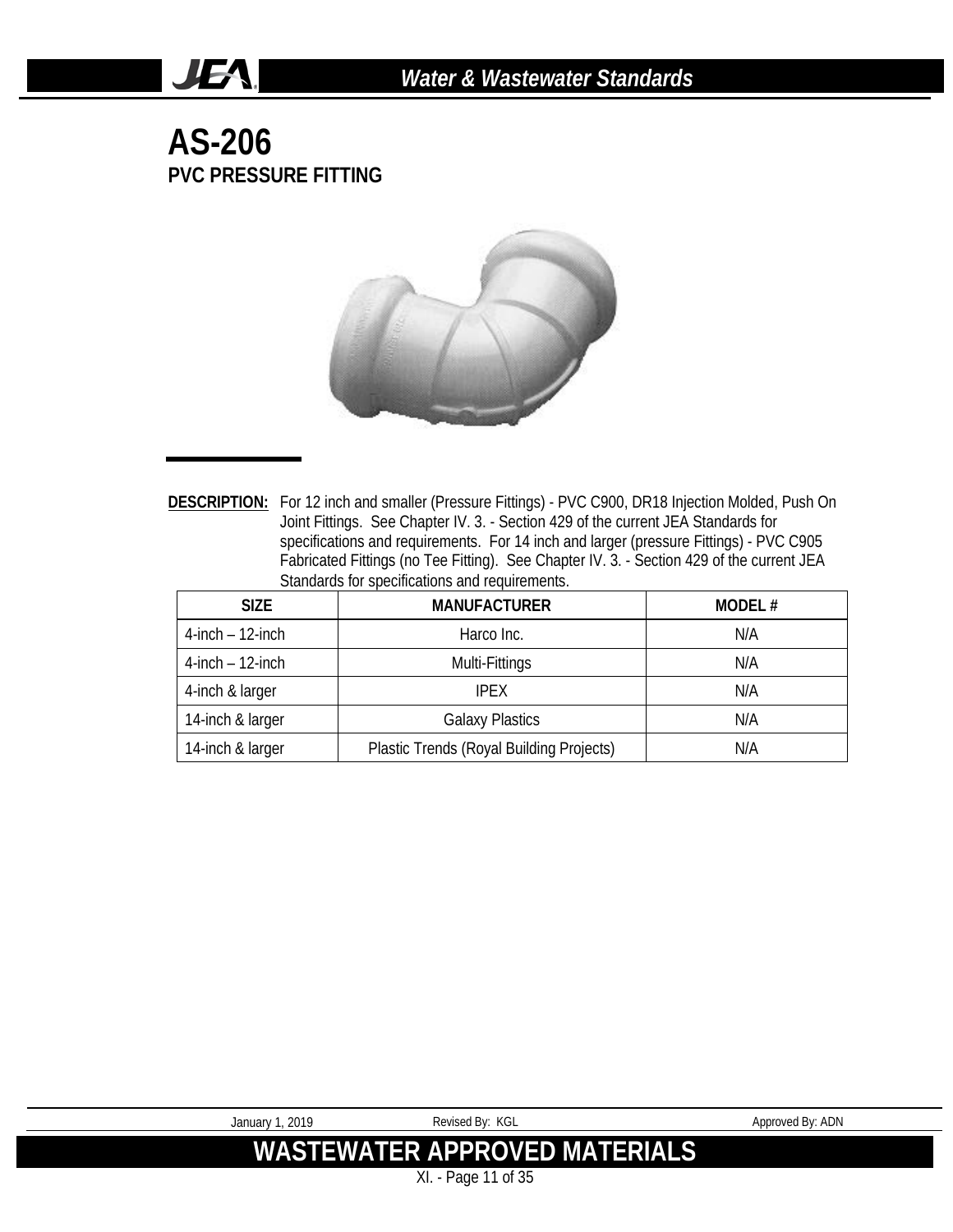#### **AS-301 VALVE BOX AND COVER**

**JEA** 



|                   | <b>DESCRIPTION:</b> Valve Box and Cover. See Section 430 of the current JEA Standards for specifications |
|-------------------|----------------------------------------------------------------------------------------------------------|
| and requirements. |                                                                                                          |

| <b>SIZE</b> | <b>MANUFACTURER</b>       | MODEL#                    |
|-------------|---------------------------|---------------------------|
| N/A         | <b>Tyler Union</b>        | 461-S, Heavy Duty         |
| N/A         | Sigma (Russell Pipe)      | VB-26, Heavy Duty         |
| N/A         | U.S. Foundry              | 7500, Heavy Duty          |
| N/A         | East Jordon Iron Works    | 461S, Heavy Duty          |
| N/A         | <b>Star Pipe Products</b> | VB 461 SHD, Heavy Duty    |
| N/A         | <b>SIP</b>                | 6004/6004CL35, Heavy Duty |

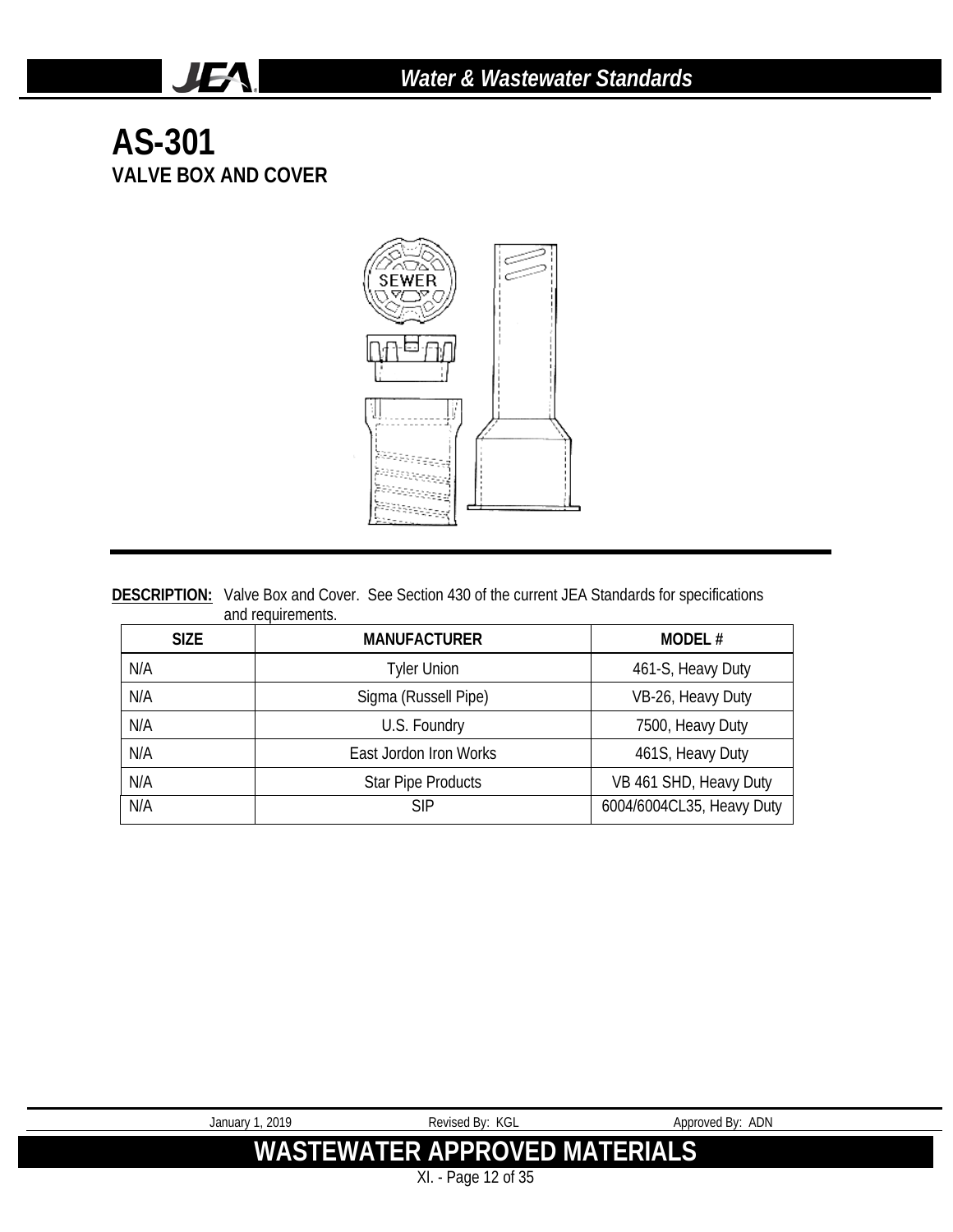#### *Water & Wastewater Standards*

**AS-302 GATE VALVE**

JEA.



**Note:** All valves shall **Note:** All valves shall **open** by turning to the left. Mechanical joint shown as example only. See specifications for additional joints.

|                                  | <b>DESCRIPTION:</b> Resilient Seat Gate Valve. See Section 430 of the current JEA Standards for |
|----------------------------------|-------------------------------------------------------------------------------------------------|
| specifications and requirements. |                                                                                                 |

| <b>SIZE</b>       | <b>MANUFACTURER</b>                                           | M.Jt.<br>MODEL# |
|-------------------|---------------------------------------------------------------|-----------------|
| 3-inch & larger   | AVK (S/S Stem Only)                                           | Series 45       |
| 3-inch & larger   | American Flow Control<br>(American Cast Iron Pipe<br>Company) | 2500 Series     |
| 3-inch & larger   | Clow Valve                                                    | $F-6100$        |
| 3-inch & larger   | Kennedy Valve Company                                         | 8571            |
| 3-inch & larger   | M & H Valve Company                                           | 4067            |
| 3-inch & larger   | Mueller                                                       | A2360, 2361     |
| 3-inch & larger   | U.S. Pipe                                                     | 250             |
| 3-inch & larger   | American – RD<br>(Kennedy Valve)                              | D 100           |
| 3-inch to 12-inch | <b>United Water Products</b>                                  | 2010            |

XI. - Page 13 of 35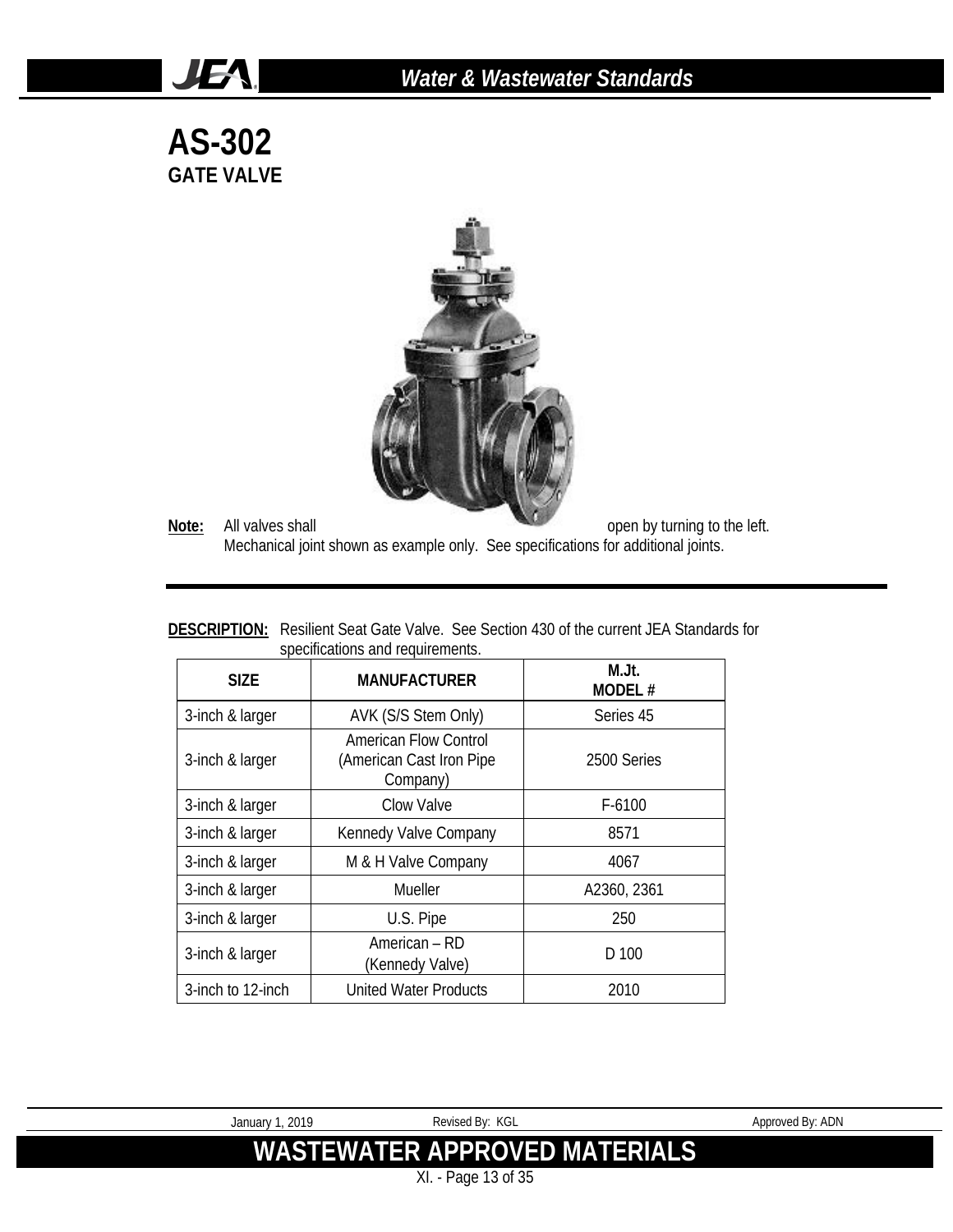

**Note:** All valves shall open by turning to the left.

JEA.

| <b>DESCRIPTION:</b> Tapping Valve. See Section 430 of the current JEA Standards for specifications and |               |  |  |  |
|--------------------------------------------------------------------------------------------------------|---------------|--|--|--|
|                                                                                                        | requirements. |  |  |  |

| <b>SIZE</b>     | <b>MANUFACTURER</b>                                               | MODEL#       |
|-----------------|-------------------------------------------------------------------|--------------|
| 3-inch & larger | <b>American Flow Control</b><br>(American Cast Iron Pipe Company) | N/A          |
| 3-inch & larger | AVK (S/S Stem Only)                                               | 25/30081     |
| 3-inch & larger | Clow Valve                                                        | $F-6114$     |
| 3-inch & larger | Kennedy Valve Company                                             | 8950         |
| 3-inch & larger | M & H Valve                                                       | 4751         |
| 3-inch & larger | Mueller                                                           | T-2360, 2361 |
| 3-inch & larger | U.S. Pipe                                                         | 5860         |
| 3-inch & larger | Mueller - Aqua Grip                                               | A-2361-76    |
| 3-inch & larger | American - RD<br>(Kennedy Valve)                                  | N/A          |

DESCRIPTION: Insert-A-Valve: See Section 430 of the current JEA Standards for specifications and requirements.

| <b>SIZE</b>        | <b>MANUFACTURER</b>        | MODEL $#$              |
|--------------------|----------------------------|------------------------|
| 4-inch thru 8-inch | ROMAC                      | 310 Sleeve w/361 valve |
| 10" thru 12"       | ROMAC.                     | 311 Sleeve w/358 valve |
| 14-inch & larger   | Submittal and JEA Approval | <b>Special Case</b>    |

January 1, 2019 **Revised By: KGL** Approved By: ADN

**WASTEWATER APPROVED MATERIALS**

XI. - Page 14 of 35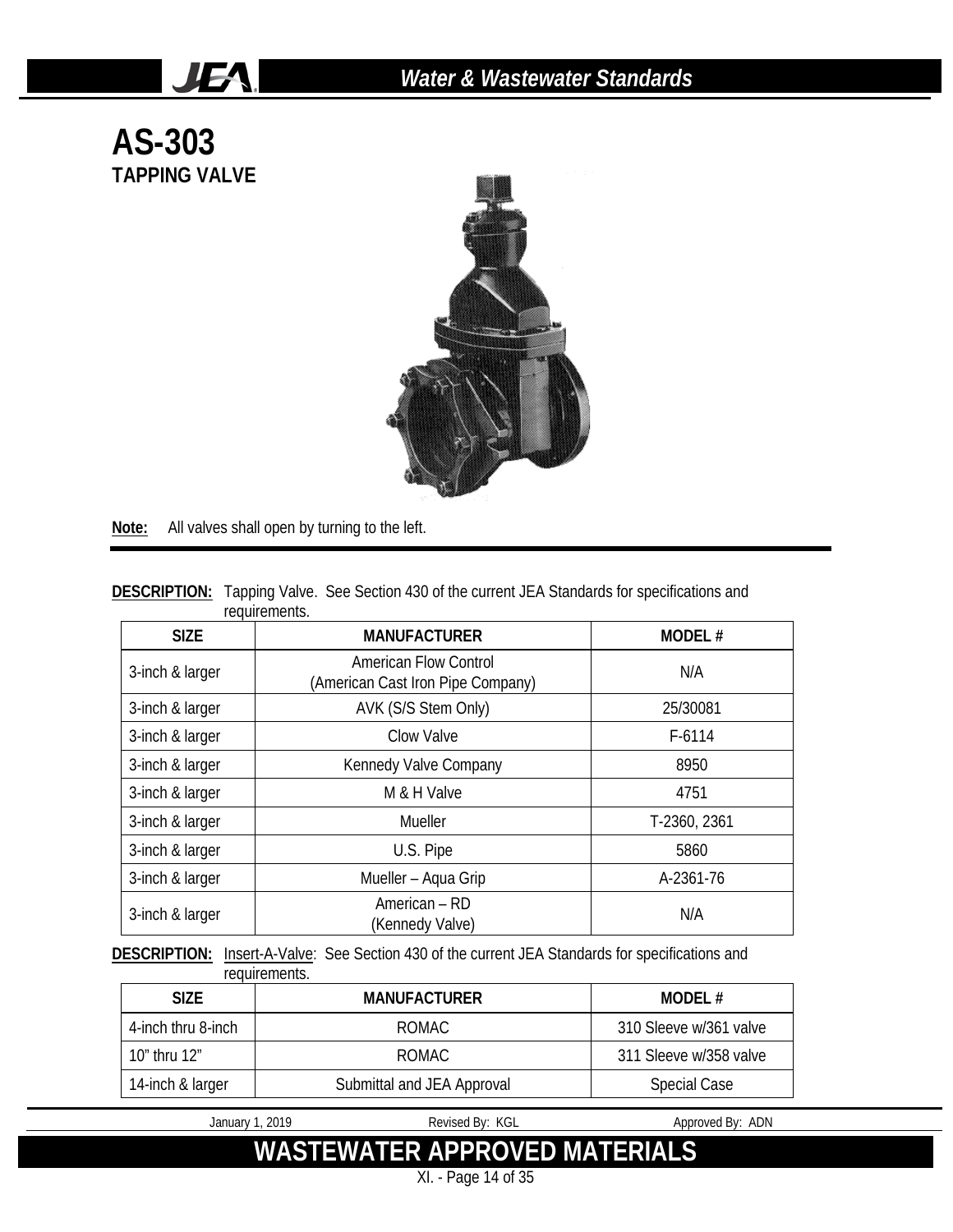#### *Water & Wastewater Standards*

**AS-304 PLUG VALVE**

JEA.



**Note:** Flange joint shown as example only. (For additional joints, see specifications.)

| <b>DESCRIPTION:</b> Plug Valve. See Section 430 of the current JEA Standards for specifications and |
|-----------------------------------------------------------------------------------------------------|
| requirements. Actuator may be required to achieve 150 P.S.I. drip tight shut-off in both            |
| directions. Contact valve manufacturer for requirements.                                            |

| <b>SIZE</b>     | <b>MANUFACTURER</b>                      | <b>MODEL#</b>          |
|-----------------|------------------------------------------|------------------------|
| 3-inch & larger | Clow Valve /Kennedy                      | N/A                    |
| 3-inch & larger | <b>Dezurik</b>                           | N/A                    |
| 3-inch & larger | <b>Dezurik</b>                           | N/A                    |
| 3-inch & larger | TYCO/Keystone                            | <b>Eccentric Valve</b> |
| 3-inch & larger | Milliken Valve or Mueller Water Products | 600 N (MJ)             |
| 3-inch & larger | Milliken Valve/Mueller Water Products    | 601 N (FLG)            |
| 3-inch & larger | Henry Pratt Co                           | N/A                    |
| 3-inch & larger | Val-Matic                                | N/A                    |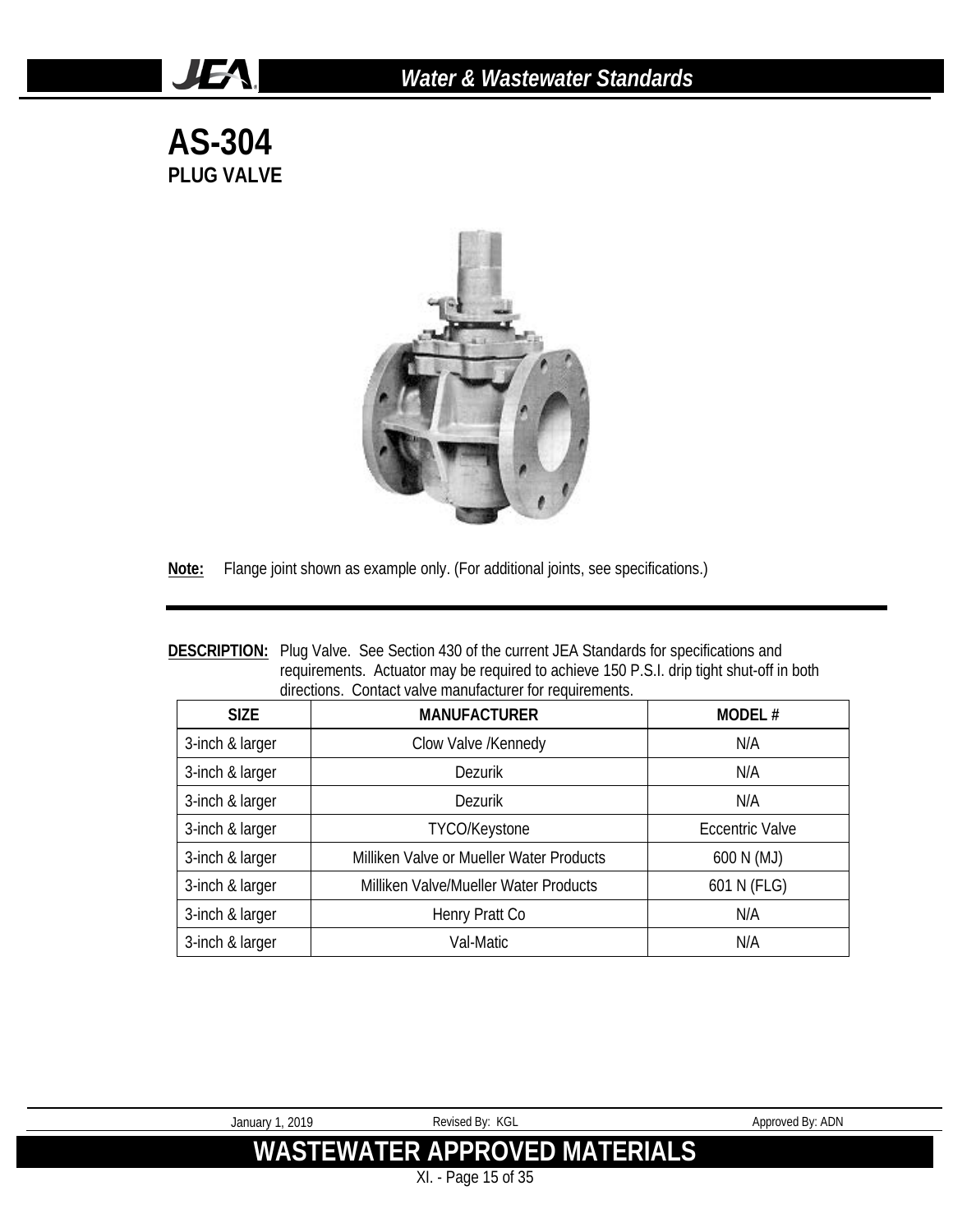### **AS-305 CHECK VALVE**

**JEA** 



|               | <b>DESCRIPTION:</b> Check Valve. See Section 430 of the current JEA Standards for specifications and |  |
|---------------|------------------------------------------------------------------------------------------------------|--|
| requirements. |                                                                                                      |  |

| <b>SIZE</b>                           | <b>MANUFACTURER</b>                                        | MODEL#       |
|---------------------------------------|------------------------------------------------------------|--------------|
| 3-inch & larger                       | American Flow Control<br>(American Cast Iron Pipe Company) | 50SC-LW      |
| Clow Valve/Kennedy<br>3-inch & larger |                                                            | 106LW        |
| 3-inch & larger<br>M & H Valve        |                                                            | 159-02       |
| 3-inch & larger                       | Mueller/CNNE(Charles Finch)/Milliken                       | 8001         |
| 3-inch & larger                       | <b>NIBCO</b>                                               | F938-31-BL&W |
| 3-inch & larger                       | Matco-Norca                                                |              |

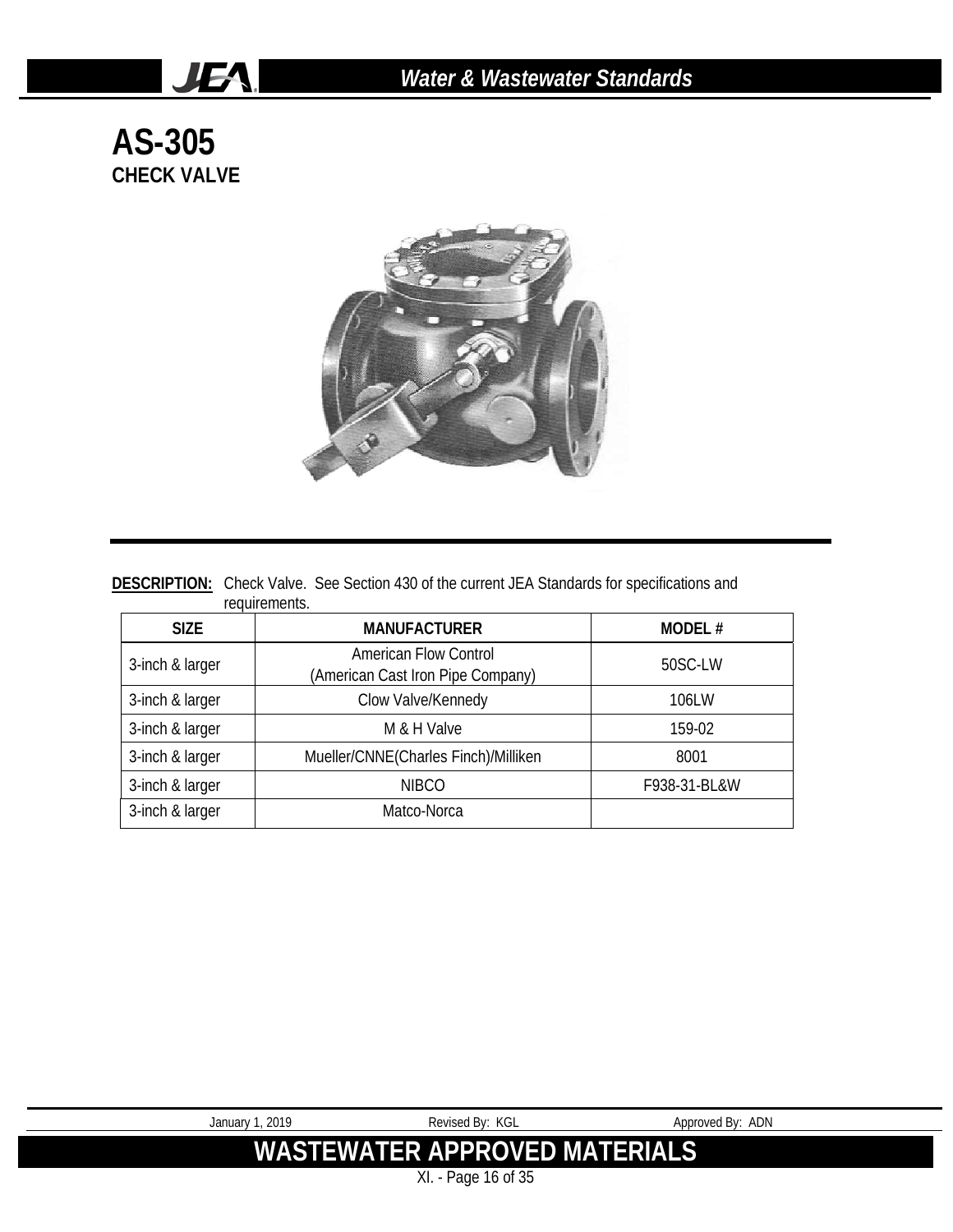**AS-306 AIR VALVE**

JEA.



**DESCRIPTION:** Air Valve. See Section 430 of the current JEA Standards for specifications and requirements. It should be noted that, per the specification, valves may require back wash feature, stainless steel body or other requirements.

| <b>SIZE</b> | <b>MANUFACTURER</b>                      | <b>MODEL#</b>    |
|-------------|------------------------------------------|------------------|
|             | <b>AIR RELEASE VALVE</b>                 |                  |
| Varies      | A.R.I. USA                               | D-025-ST         |
|             | AIR COMBINATION VALVE (RELEASE & VACUUM) |                  |
| Varies      | Vent-O-Mat                               | Series RGX II    |
| Varies      | A.R.I. USA                               | D-025-ST/D-26 NS |
| Varies      | <b>H-TEC USA</b>                         | Series 989/986   |

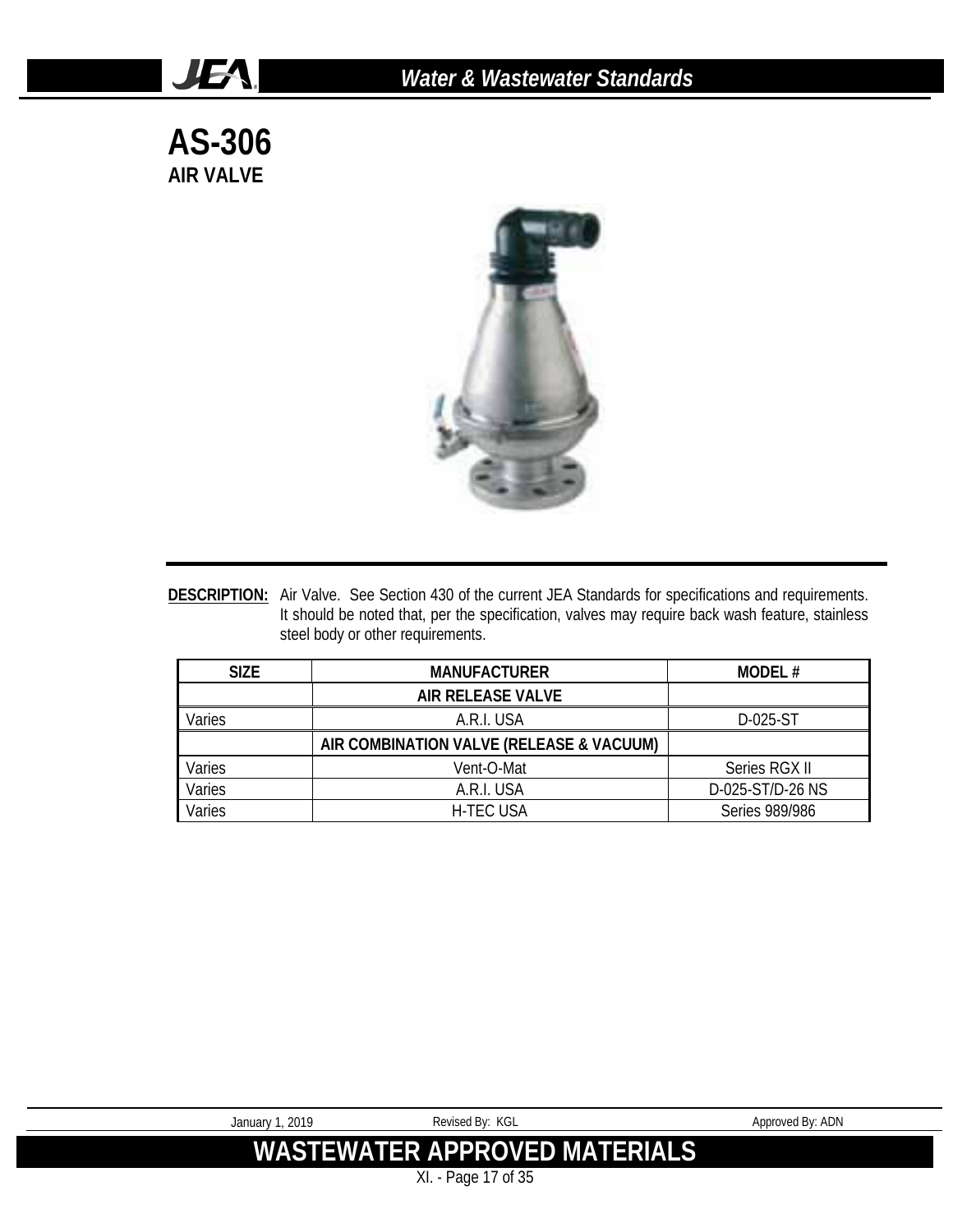# **AS-401 FULL CIRCLE 2" TAPPING SADDLE FOR ARVS**

JEA.



DESCRIPTION: Full Circle 2" Tapping Sleeve 316 Stainless Steel for ARVs. See Chapter V. 3. - Section 430 and Chapter III-Section 351 of the current JEA Standards for specifications and requirements.

| <b>SIZE</b> | <b>MANUFACTURER</b>  | MODEL#                  |
|-------------|----------------------|-------------------------|
| 3″ to 48″   | Ford Meter Box, Co.  | FAST-Q or FTSS-Q series |
| 4″ t∩ 24″   | JCM Industries, Inc. | 6433 Series             |

| Revised By: KGL               | Approved By: ADN |  |  |  |
|-------------------------------|------------------|--|--|--|
|                               |                  |  |  |  |
| WASTEWATER APPROVED MATERIALS |                  |  |  |  |
|                               |                  |  |  |  |
| XI. - Page 18 of 35           |                  |  |  |  |
|                               |                  |  |  |  |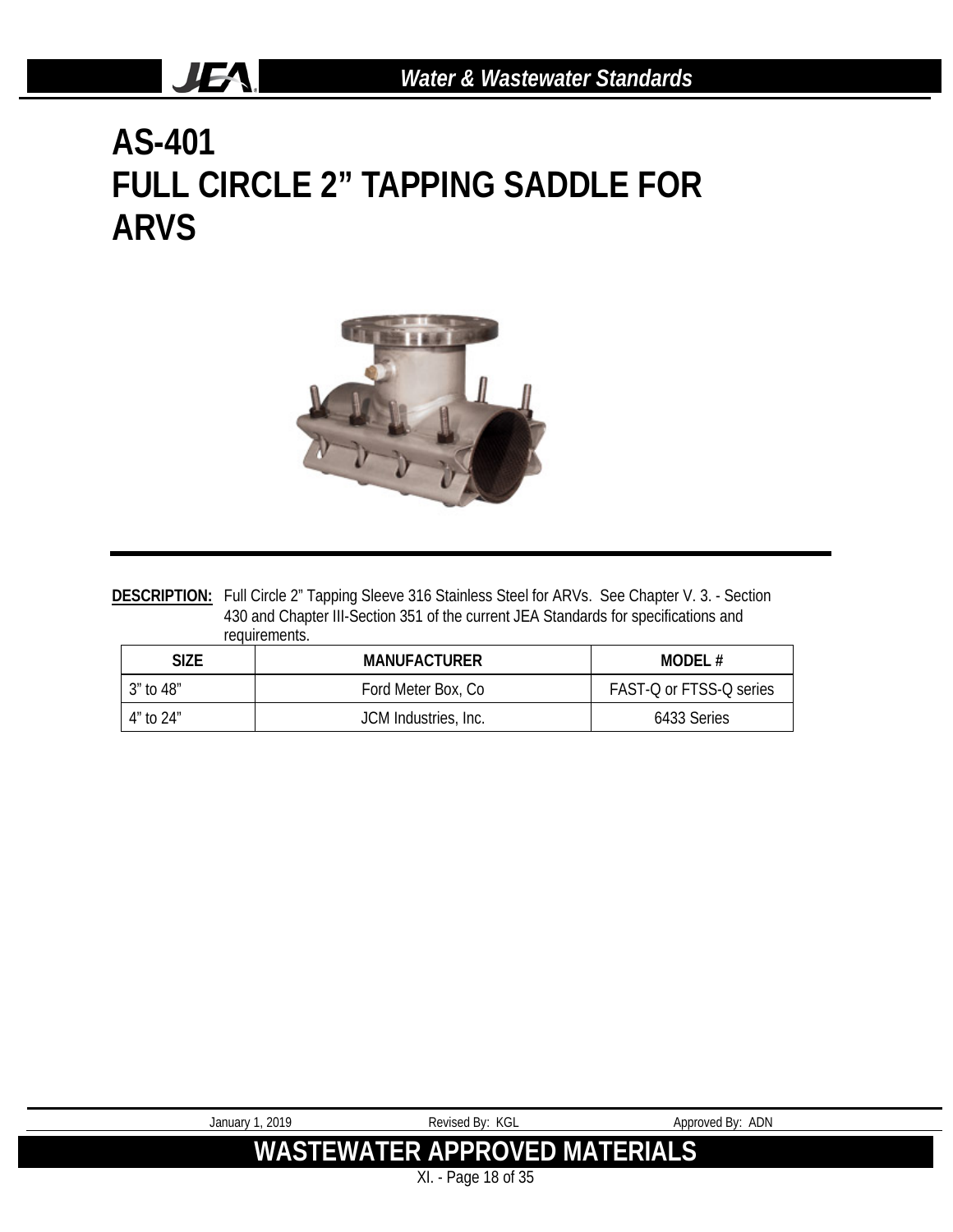#### **AS-402 RESTRAINTS FOR PVC OR D.I. PIPE**

**JEA** 



| <b>DESCRIPTION:</b> Restraints for PVC or D.I. Pipe. See Section 429 of the current JEA Standards for |  |  |
|-------------------------------------------------------------------------------------------------------|--|--|
| specifications and requirements.                                                                      |  |  |

| <b>SIZE</b>       | <b>MANUFACTURER</b>                        | <b>MODEL#</b>                      |
|-------------------|--------------------------------------------|------------------------------------|
| 3-inch & larger   | <b>EBAA</b> Iron                           | 1100 (Ductile Pipe Only)           |
| 3-inch & larger   | <b>EBAA</b> Iron                           | 2000 PV, 2000 SV (PVC Pipe Only)   |
| 3-inch & larger   | The Ford Meter Box Co, Inc.<br>(Uniflange) | 1400 (Ductile Pipe Only)           |
| 3-inch & larger   | The Ford Meter Box Co, Inc.<br>(Uniflange) | 1500 (PVC Pipe Only)               |
| 3-inch to 10-inch | Sigma (Russell Pipe)                       | One-Lok SLCE - (PVC pipe only)     |
| 12-inch & larger  | Sigma (Russell Pipe)                       | One-Lok SLCE - (PVC pipe only)     |
| 3-inch & larger   | Sigma (Russell Pipe)                       | One-Lok SLDE - (Ductile Pipe Only) |
| 3-inch & larger   | <b>Star Pipe</b>                           | Stargrip 3000 (Ductile Pipe Only)  |
| 3-inch & larger   | <b>Star Pipe</b>                           | Stargrip 4000 (PVC Pipe)           |
| 3-inch & larger   | <b>Tyler Union</b>                         | TUFGrip (Ductile-TLD/PVC-TLP Pipe) |

| January 1, 2019 | Revised By: KGL                      | Approved By: ADN |
|-----------------|--------------------------------------|------------------|
|                 | <b>WASTEWATER APPROVED MATERIALS</b> |                  |
|                 | XI. - Page 19 of 35                  |                  |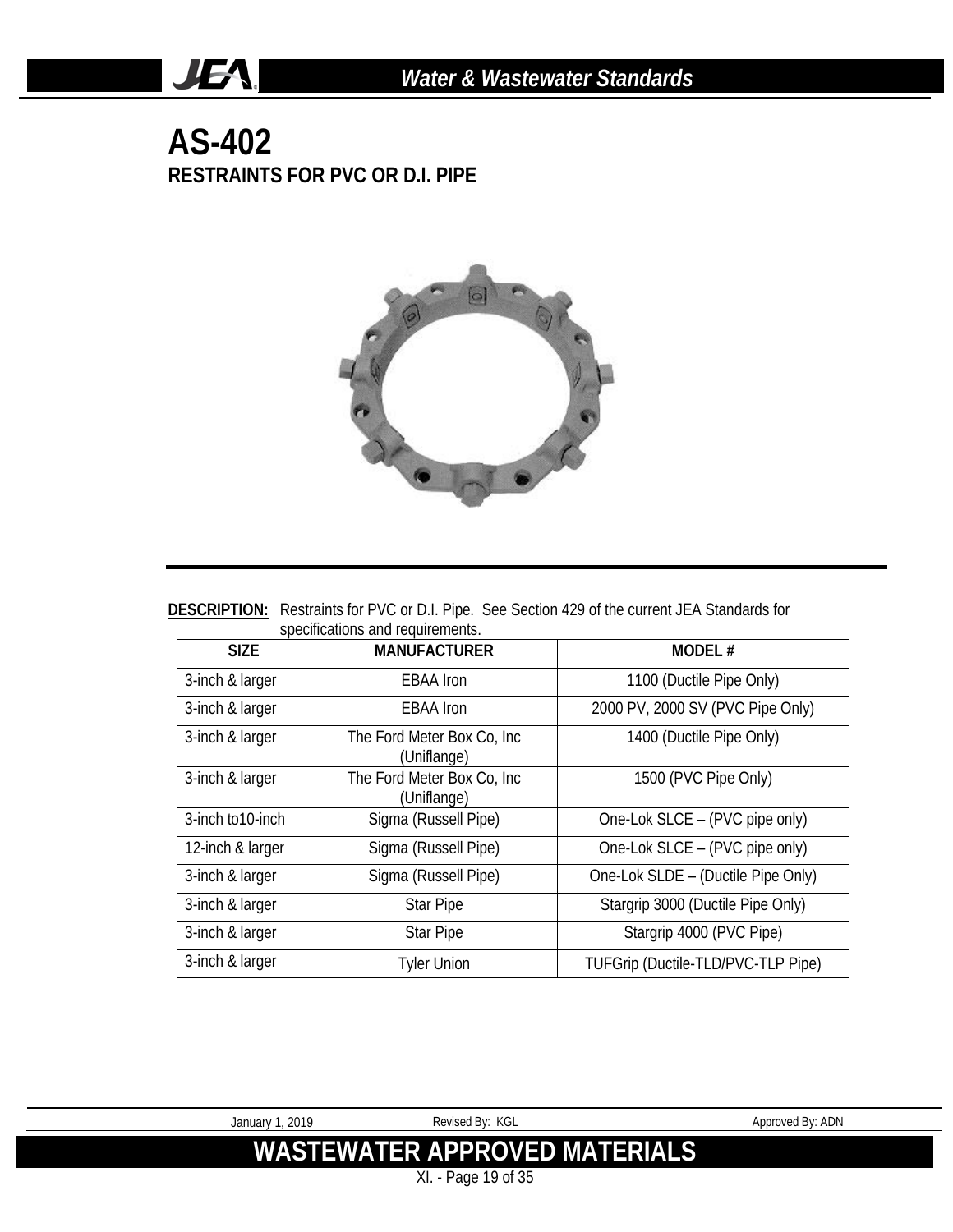#### **AS-403 PVC OR D.I. BELL RESTRAINING DEVICE**

**JEA** 



**DESCRIPTION:** Bell Restraining Devices. See Section 429 of the current JEA Standards for specifications and requirements.

| <b>SIZE</b>     | <b>MANUFACTURER</b>                    | <b>MODEL#</b>                                       |
|-----------------|----------------------------------------|-----------------------------------------------------|
| 3-inch & larger | <b>EBAA</b> Iron                       | 1500 Series (PVC/Ductile)                           |
| 3-inch & larger | <b>EBAA Iron</b>                       | 1600 Series (PVC/Ductile)                           |
| 3-inch & larger | <b>EBAA</b> Iron                       | 2500 Series (PVC Only)                              |
| 3-inch & larger | <b>EBAA</b> Iron                       | 2800 Series (PVC Only)                              |
| 3-inch & larger | The Ford Meter Box Co, Inc (Uniflange) | 1300 Series (PVC/Ductile)                           |
| 3-inch & larger | The Ford Meter Box Co, Inc (Uniflange) | 1350 Series (PVC Only)                              |
| 3-inch & larger | The Ford Meter Box Co, Inc (Uniflange) | 1360 Series (PVC Only)                              |
| 3-inch & larger | The Ford Meter Box Co, Inc (Uniflange) | 1390 Series (PVC/Ductile)                           |
| 3-inch & larger | <b>JCM</b> Industries                  | 610 Series (PVC/Ductile)                            |
| 3-inch & larger | <b>JCM</b> Industries                  | 621 Series (PVC/Ductile)                            |
| 3-inch & larger | Romac                                  | Grip Ring (PVC/Ductile)                             |
| 3-inch & larger | Star Pipe Products, Inc.               | ALLGRIP 3600 (PVC/Ductile)                          |
| 3-inch & larger | Star Pipe Products, Inc.               | 1000, 1100 (PVC/Ductile),<br>1200 (PVC Only) Series |
| 3-inch & larger | Star Pipe Products, Inc.               | Stargrip 3100 (Ductile Only),<br>4100 (PVC Only)    |
| 3-inch & larger | <b>Tyler Union</b>                     | 3000 (PVC Only)                                     |
| 3-inch & larger | Sigma (Russell Pipe)                   | PWP(PVC/Ductile)                                    |
| 3-inch & larger | <b>SIP</b>                             | PTPVC (PVC Only)                                    |

January 1, 2019 **Revised By: KGL** Approved By: ADN **WASTEWATER APPROVED MATERIALS**

XI. - Page 20 of 35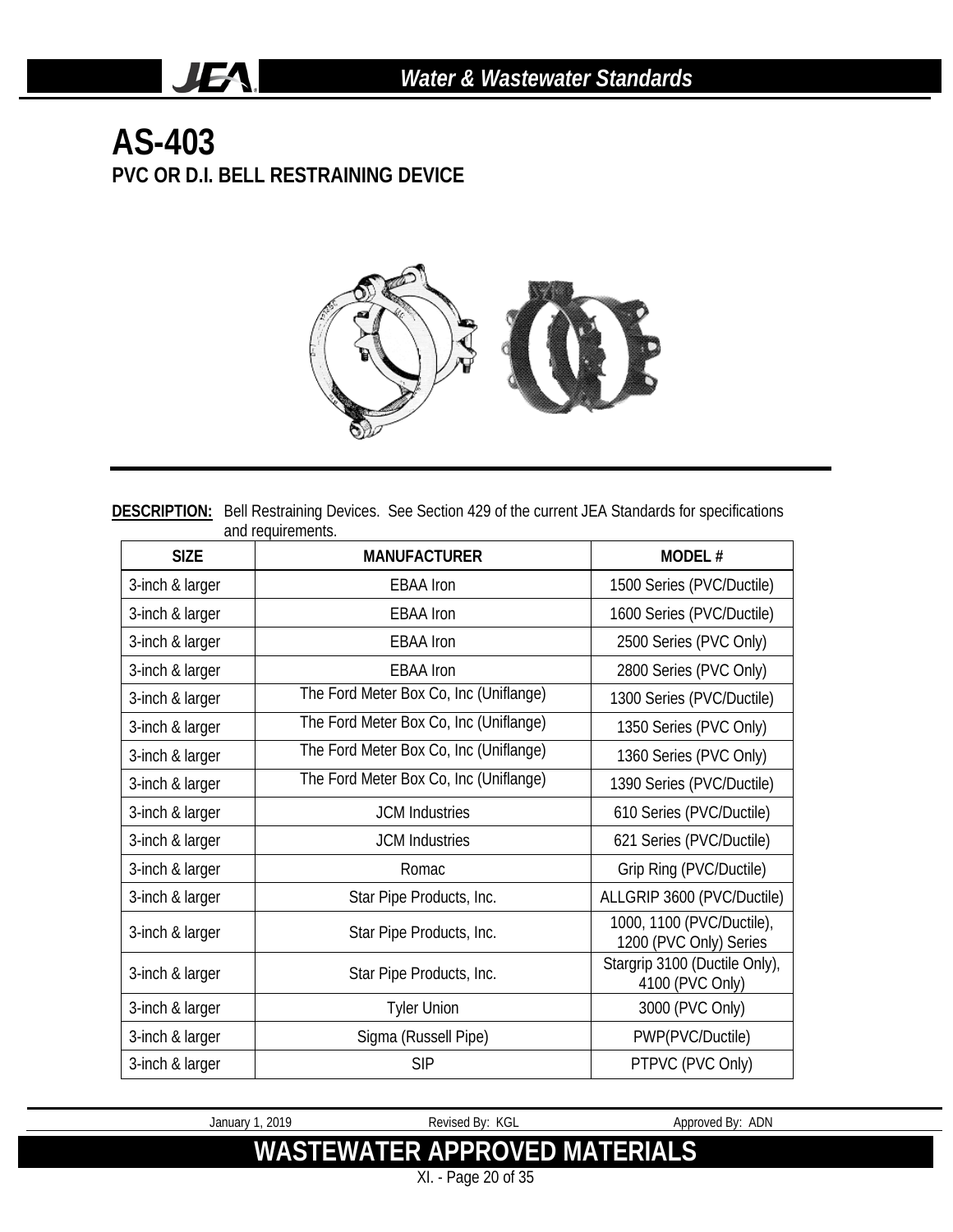**AS-404 ACCESSORY PACK**

**JEA** 



**DESCRIPTION:** Accessory Pack. See Chapter IV. 3. - Section 429 of the current JEA Standards for specifications and requirements.

| <b>SIZE</b>     | <b>MANUFACTURER</b>             | <b>MODEL#</b> |
|-----------------|---------------------------------|---------------|
| 3-inch & larger | American Cast Iron Pipe Company | N/A           |
| 3-inch & larger | Clow Valve                      | N/A           |
| 3-inch & larger | <b>Tyler Union</b>              | N/A           |
| 3-inch & larger | U.S. Pipe and Foundry           | N/A           |
| 3-inch & larger | Sigma                           | N/A           |
| 3-inch & larger | <b>Star Pipe Products</b>       | N/A           |
| 3-inch & larger | <b>SIP</b>                      | N/A           |

| January 1, 2019 | Revised By: KGL                      | Approved By: ADN |
|-----------------|--------------------------------------|------------------|
|                 |                                      |                  |
|                 | <b>WASTEWATER APPROVED MATERIALS</b> |                  |
|                 |                                      |                  |
|                 | XI. - Page 21 of 35                  |                  |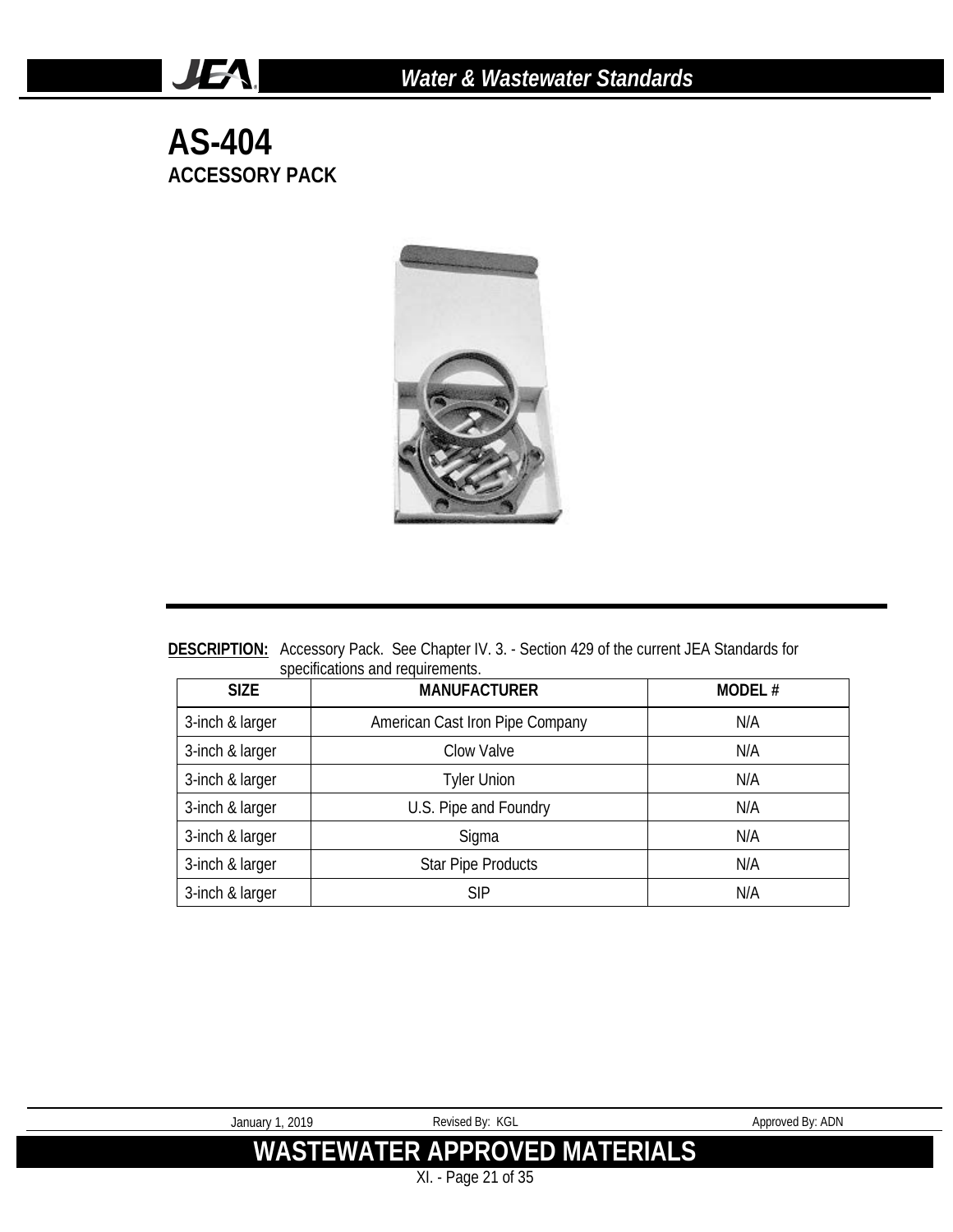#### **AS-405 MECHANICAL JOINT FASTENER**

**JEA** 



**DESCRIPTION:** Mechanical Joint Fasteners. See Chapter IV. 3. - Section 429 of the current JEA Standards for specifications and requirements.

| <b>SIZE</b> | <b>MANUFACTURER</b>       | MODEL# |
|-------------|---------------------------|--------|
|             | <b>Tie Lugs</b>           |        |
|             | See Specifications        |        |
|             | <b>All Thread Rods</b>    |        |
|             | See Specifications        |        |
|             | Eye Bolts                 |        |
|             | See Specifications        |        |
|             | <b>Nuts &amp; Washers</b> |        |
|             | See Specifications        |        |

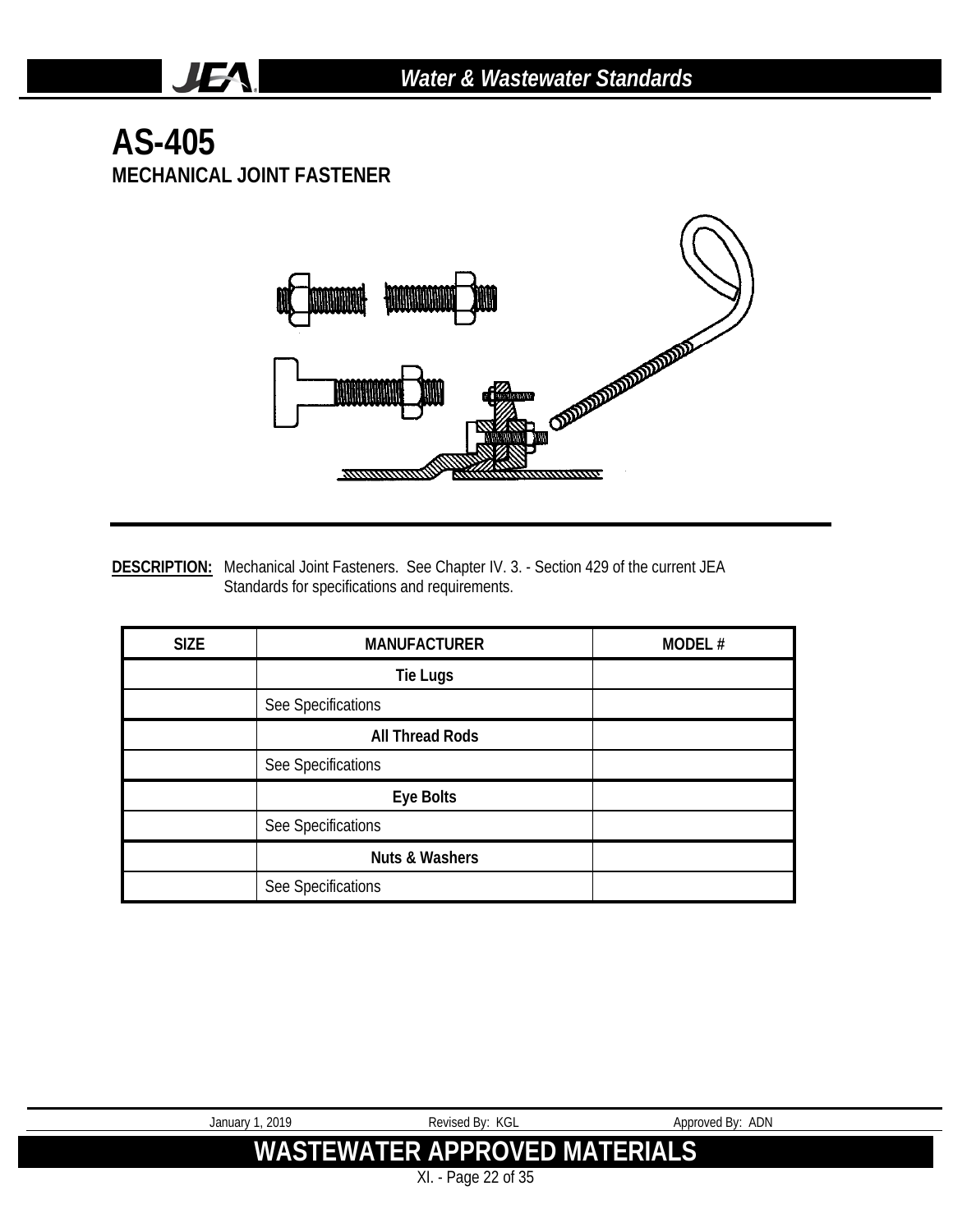**AS-406 FLANGE ADAPTER**

JEA.



**DESCRIPTION:** Flange Adapters. See Section 429 of the current JEA Standards for specifications and requirements. The use of flange adapters shall be limited to areas specifically approved by JEA on a project-by-project basis.

| <b>SIZE</b>     | <b>MANUFACTURER</b>                    | <b>MODEL#</b>                       |
|-----------------|----------------------------------------|-------------------------------------|
| 3-inch & larger | EBAA                                   | Series 1000 DIP only                |
| 3-inch & larger | <b>EBAA</b> Iron                       | Series 2100 PVC or DI               |
| 3-inch & larger | The Ford Meter Box Co, Inc (Uniflange) | 200 C & S<br>400 C & S<br>900 C & S |
| 3-inch & larger | The Ford Meter Box Co, Inc (Uniflange) | UFA-200 DIP<br>UFA-900 PVC          |
| 3-inch & larger | <b>Star Pipe</b>                       | Series 200G<br>Series 400G          |

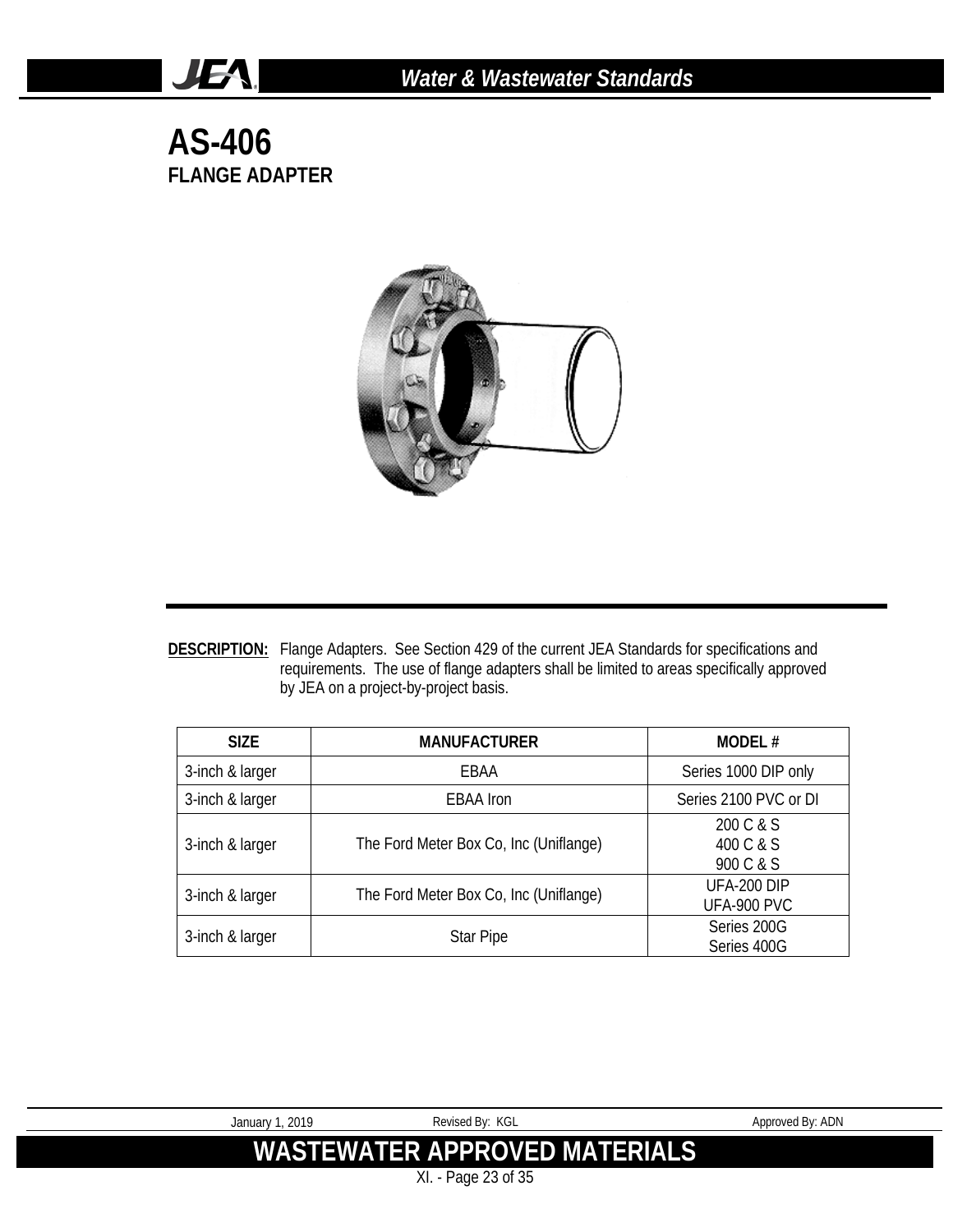### **AS-407 CASING SPACER**

JEA.



| <b>DESCRIPTION:</b> Casing Spacers. See Sections 428 & Chapter IV. 3. - Section 429 of the current JEA |
|--------------------------------------------------------------------------------------------------------|
| Standards for specifications and requirements.                                                         |
|                                                                                                        |

| <b>SIZE</b> | <b>MANUFACTURER</b>                                        | <b>MODEL#</b>                    |
|-------------|------------------------------------------------------------|----------------------------------|
| Varies      | Cascade Waterworks Mfg.                                    | <b>CCS</b>                       |
| Varies      | Pipeline Seal & Insulator, Co.<br>(EnPro Industries, Inc.) | S/S Type                         |
| Varies      | Pipeline Seal & Insulator, Co.<br>(EnPro Industries, Inc.) | <b>PVC Coated Steel</b>          |
| Varies      | Pipeline Seal & Insulator, Co.<br>(EnPro Industries, Inc.) | Ranger II                        |
| Varies      | Raci Spacers                                               | <b>High Density Polyethylene</b> |
| Varies      | <b>BWM Company</b>                                         | N/A                              |
| Varies      | <b>Advanced Products &amp; Systems</b>                     | SSI, SI, CI                      |
| Varies      | <b>CCI Pipeline Systems</b>                                | CSC, CSS                         |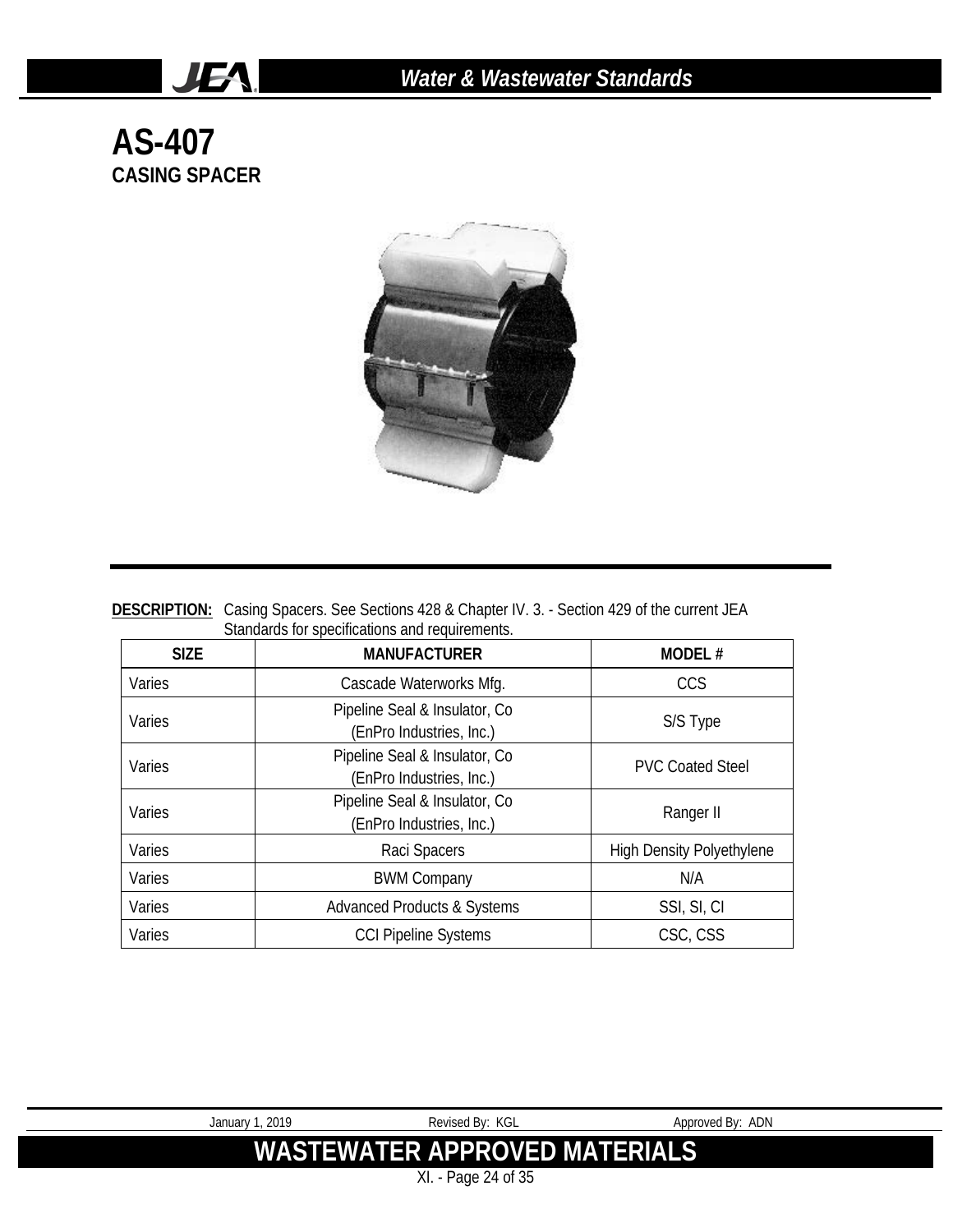**AS-408 PIPE COUPLING**

JEA.



**Note:** O.D. Ranges may vary. Refer to manufacturer's specifications.

| <b>SIZE</b>     | <b>MANUFACTURER</b>     | <b>MODEL#</b>           |
|-----------------|-------------------------|-------------------------|
| 4-inch & larger | Cascade Waterworks Mfg. | CDC, CRC, CRFA          |
| 4-inch & larger | Dressler Inc./GE        | 153                     |
| 4-inch & larger | Ford Meter Box          | FC2A, FC2N              |
| 4-inch & larger | <b>JCM</b>              | 210                     |
| 4-inch & larger | PowerSeal               | 3501, 3501B, 3506, 3521 |
| 4-inch & larger | Romac                   | 501                     |
| 4-inch & larger | Smith-Blair             | 441                     |
| 4-inch & larger | TPS, Hymax              | 2000                    |
| 4-inch & larger | Mueller                 | <b>MAXIFIT</b>          |
| 4-inch & larger | Mueller Co              | N/A                     |
| 4-inch & larger | <b>FERNCO</b>           | 1000                    |

**DESCRIPTION:** Cast Coupling. See Chapter IV. 2. - Section 428 of the current JEA Standards for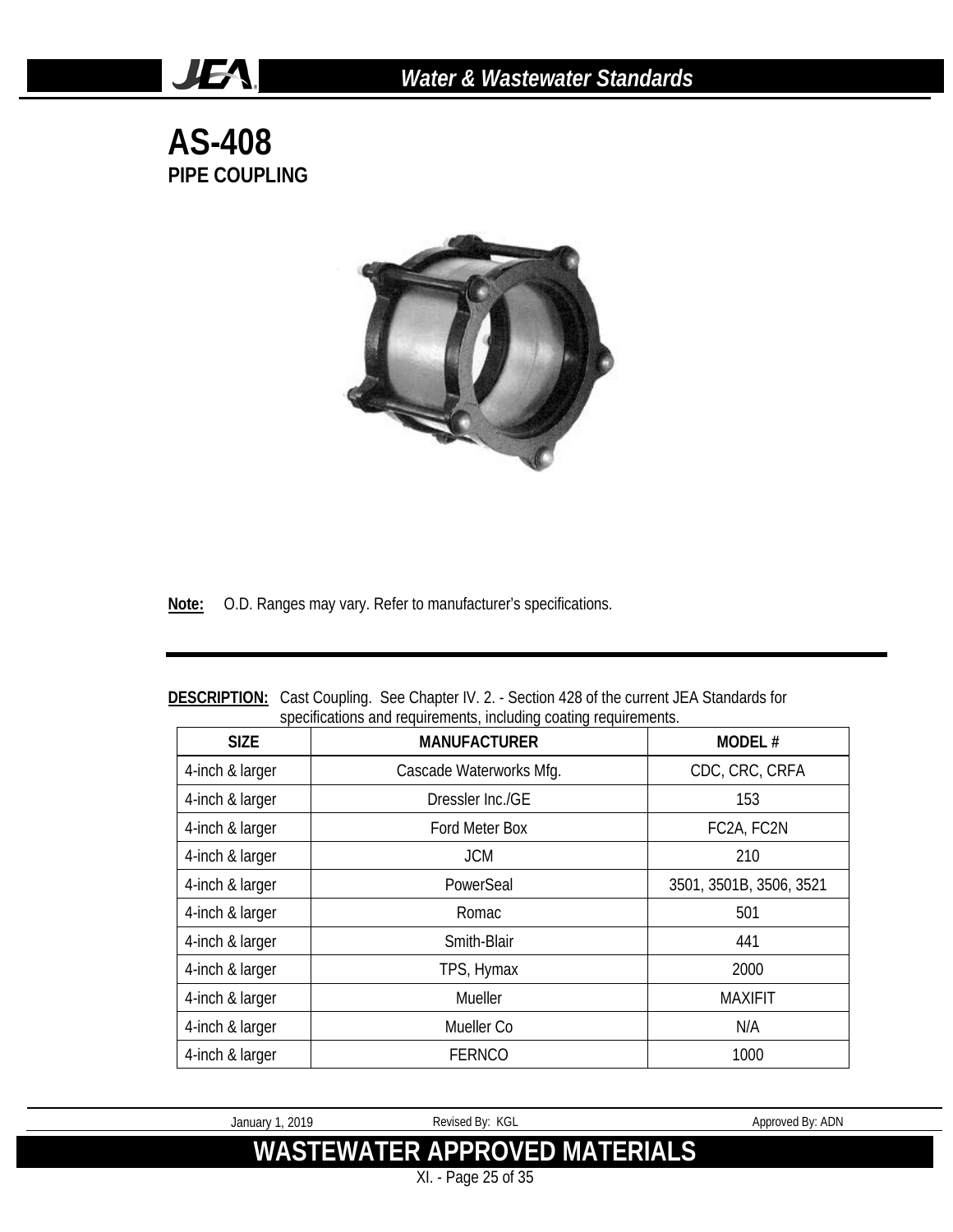#### **AS-409 FULL CIRCLE REPAIR CLAMP**

**JEA** 



**DESCRIPTION:** Full Circle Repair Clamp (stainless steel). See Chapter IV. 3. - Section 429 of the current JEA Standards for specifications and requirements.

| <b>SIZE</b>      | <b>MANUFACTURER</b>   | <b>MODEL#</b>       |
|------------------|-----------------------|---------------------|
| All Sizes        | Ford Meter Box, Co.   | "F" or "FS" Series  |
| All Sizes        | Dresser Inc./GF       | 360                 |
| All Sizes        | <b>JCM</b> Industries | 101 or 131          |
| All Sizes        | <b>JCM</b> Industries | 102 or 132          |
| All Sizes        | Powerseal             | 3121 or 3122        |
| All Sizes        | Romac                 | "SS" or "CL" Series |
| All Sizes        | <b>Smith Blair</b>    | Series 226 or 256   |
| All Sizes        | <b>Smith Blair</b>    | Series 228 or 263   |
| All Sizes        | TPS, EZ-MAX           | Model 4000          |
| <b>All Sizes</b> | Mueller Co.           | 500, 510, 540, 550  |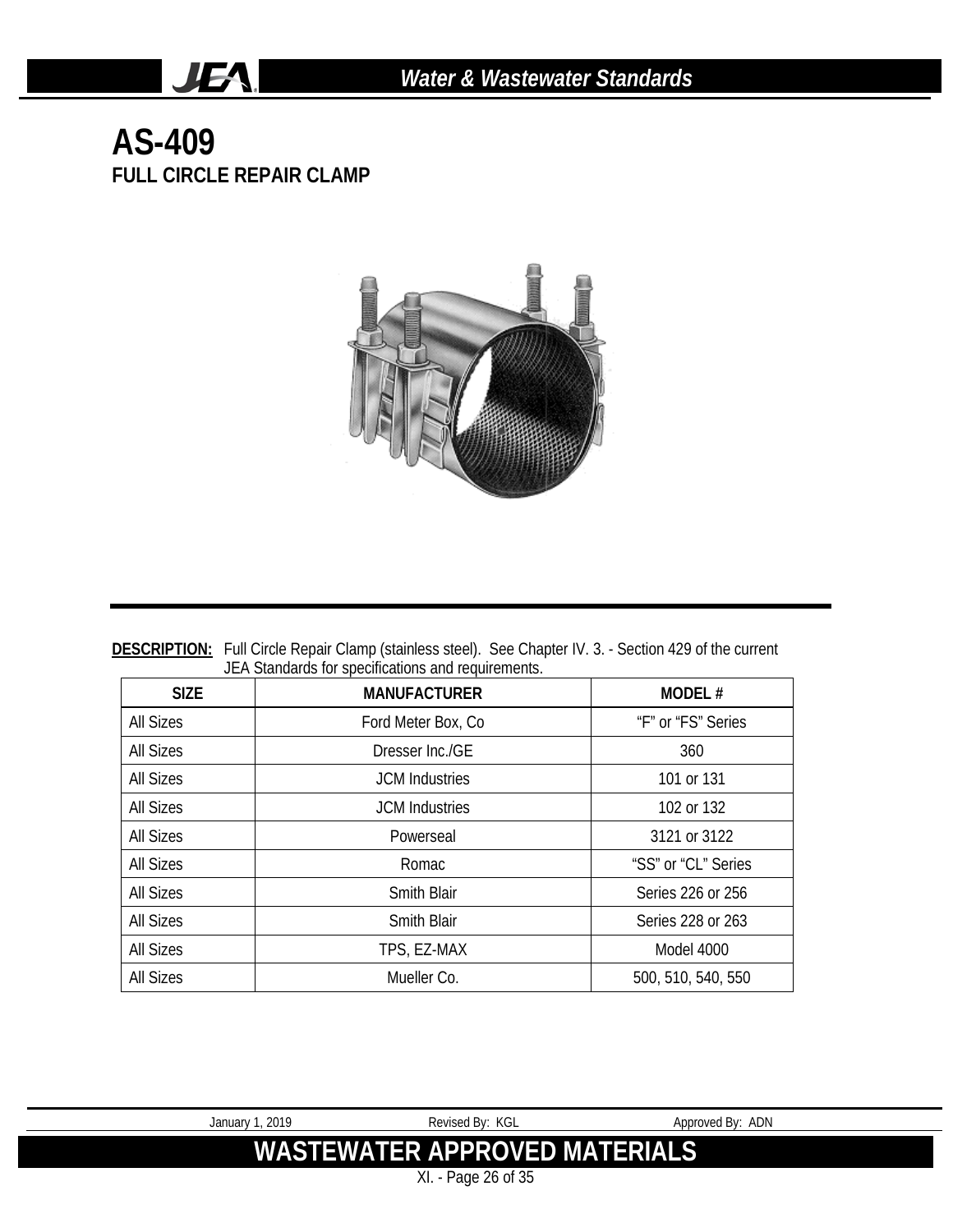#### **AS-501 MANHOLE AND ACCESSORIES**

JEA.



#### **DESCRIPTION:** Manhole and Accessories. See Section 427 of the current JEA Standards for specifications and requirements.

| <b>SIZE</b><br><b>MANUFACTURER</b> |                                    | MODEL#         |  |  |
|------------------------------------|------------------------------------|----------------|--|--|
| <b>Manhole and Accessories</b>     |                                    |                |  |  |
|                                    | <b>Precast Concrete</b>            |                |  |  |
| Varies                             | <b>Standard Precast</b>            | N/A            |  |  |
| Varies                             | Forterra                           | N/A            |  |  |
| Varies                             | Del Zotto Precast                  | N/A            |  |  |
|                                    | Poly-Concreter                     |                |  |  |
| Varies                             | Armorock                           | N/A            |  |  |
|                                    | <b>Manhole Joint Sealant</b>       |                |  |  |
| 1-inch                             | Con-Seal                           | CS102, 202     |  |  |
| $1-1/2$ inch                       | Ram-Nek/Henry Company              | Ram-Nek        |  |  |
|                                    | NPC Bidco /Trelleborg              | $C-56$         |  |  |
| $1$ -inch                          | Evergrip                           | 990            |  |  |
|                                    | <b>Exterior Joint Sealant Tape</b> |                |  |  |
| 0.1 inch X 8 inch W (minimum)      | Con Seal                           | CS-300, CS-212 |  |  |
| 9 inch W (minimum)                 | Rub-R-Nek/ Henry Company           | N/A            |  |  |
| 18 inch W (minimum)                | Wrapid Seal (CCI Pipeline systems) | N/A            |  |  |
|                                    | <b>Manhole General Coating</b>     |                |  |  |
| 12 mils thick                      | Con-Seal                           | $CS-55$        |  |  |
| 12 mils thick                      | PRO-Tec Coatings, Inc.             | EW1-Aquapoxy   |  |  |

January 1, 2019 Revised By: KGL Approved By: ADN

## **WASTEWATER APPROVED MATERIALS**

XI. - Page 27 of 35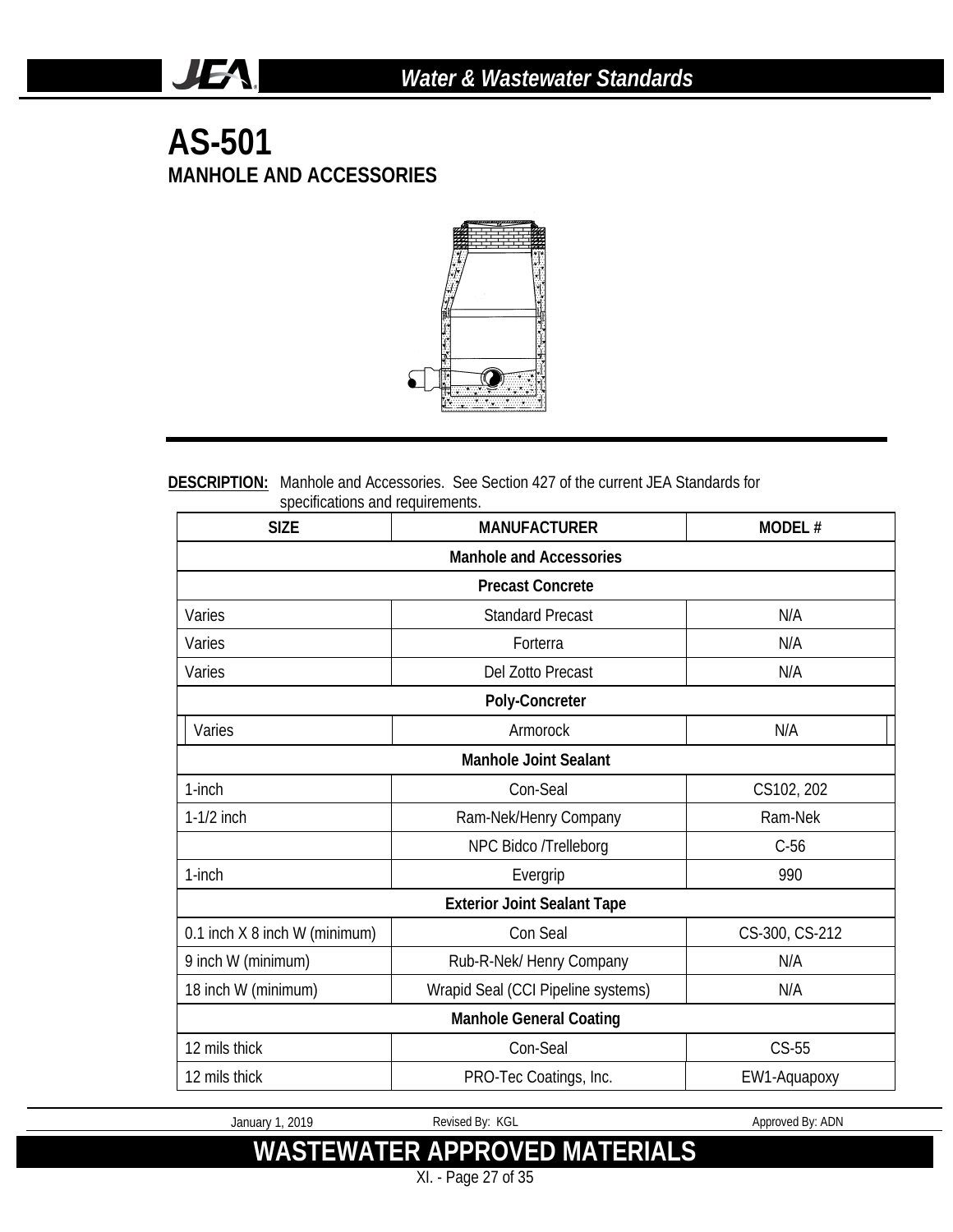### **AS-502 PROTECTIVE COATING**

JEA.



DESCRIPTION: Water Wastewater Protective Coating. See Section 447 of the current JEA Standards for specifications and requirements.

| <b>COMPANY NAME</b>              | <b>CONTACTS</b> | <b>PHONE</b> | EMAIL                 |
|----------------------------------|-----------------|--------------|-----------------------|
| The Sherwin-Williams Company     | Josh Hinson     | 904-591-3137 | swrep4538@sherwin.com |
| Corrocoat Usa, Inc.              | Josh Tankersley | 904-472-0768 | Josht@corrocoat.com   |
| PPG Protective & Marine Coatings | Jim Hartley     | 904-626-6382 | jim.hartley@ppq.com   |

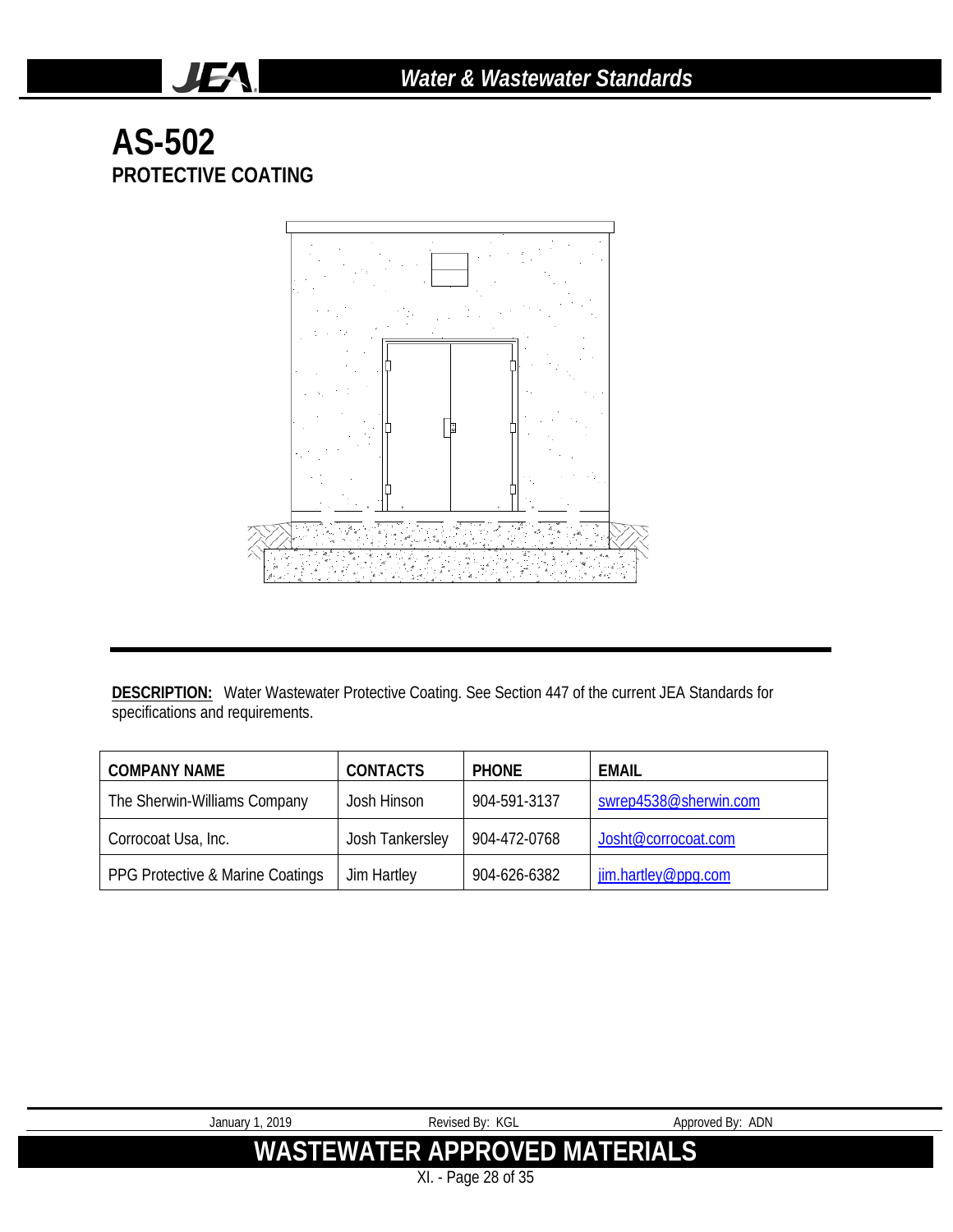#### **AS-503 MANHOLE ADJUSTMENT RING**

JEA.



**DESCRIPTION:** Manhole (adjustment rings) Collars. See Section 427 of the current JEA Standards for specifications and requirements.

| <b>SIZE</b> | <b>MANUFACTURER</b>       | MODEL $#$ |
|-------------|---------------------------|-----------|
| Varies      | <b>Standard Precast</b>   |           |
| Varies      | Forterra                  |           |
| Varies      | Lad Tech, HDPE Rings      |           |
| Varies      | EJ, Steel Adjustment Ring |           |
| Varies      | EJ, infra-riser           |           |

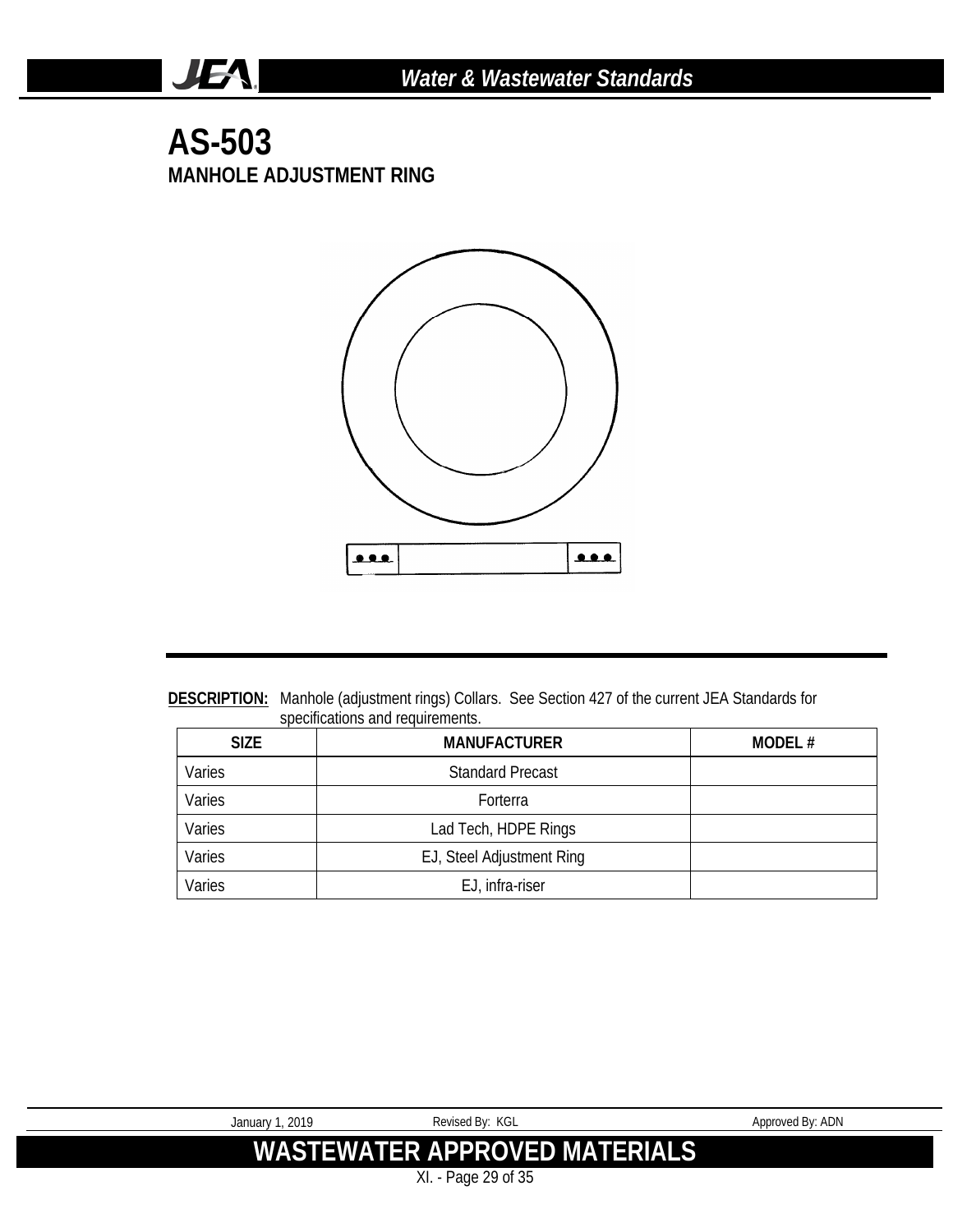#### **AS-504 MANHOLE FRAME AND COVER**

JEA.

I



**DESCRIPTION:** Manhole Frame and Cover (with rubber "T" Gaskets). See Section 427 of the current JEA Standards for specifications and requirements.

| Size    | <b>MANUFACTURER</b>    | MODEL#  |
|---------|------------------------|---------|
| 32-inch | U.S. Foundry           | USF-655 |
| 32-inch | East Jordan Iron Works | N/A     |

| January 1, 2019                      | Revised By: KGL | Approved By: ADN |  |
|--------------------------------------|-----------------|------------------|--|
|                                      |                 |                  |  |
| <b>WASTEWATER APPROVED MATERIALS</b> |                 |                  |  |
|                                      |                 |                  |  |
| XI. - Page 30 of 35                  |                 |                  |  |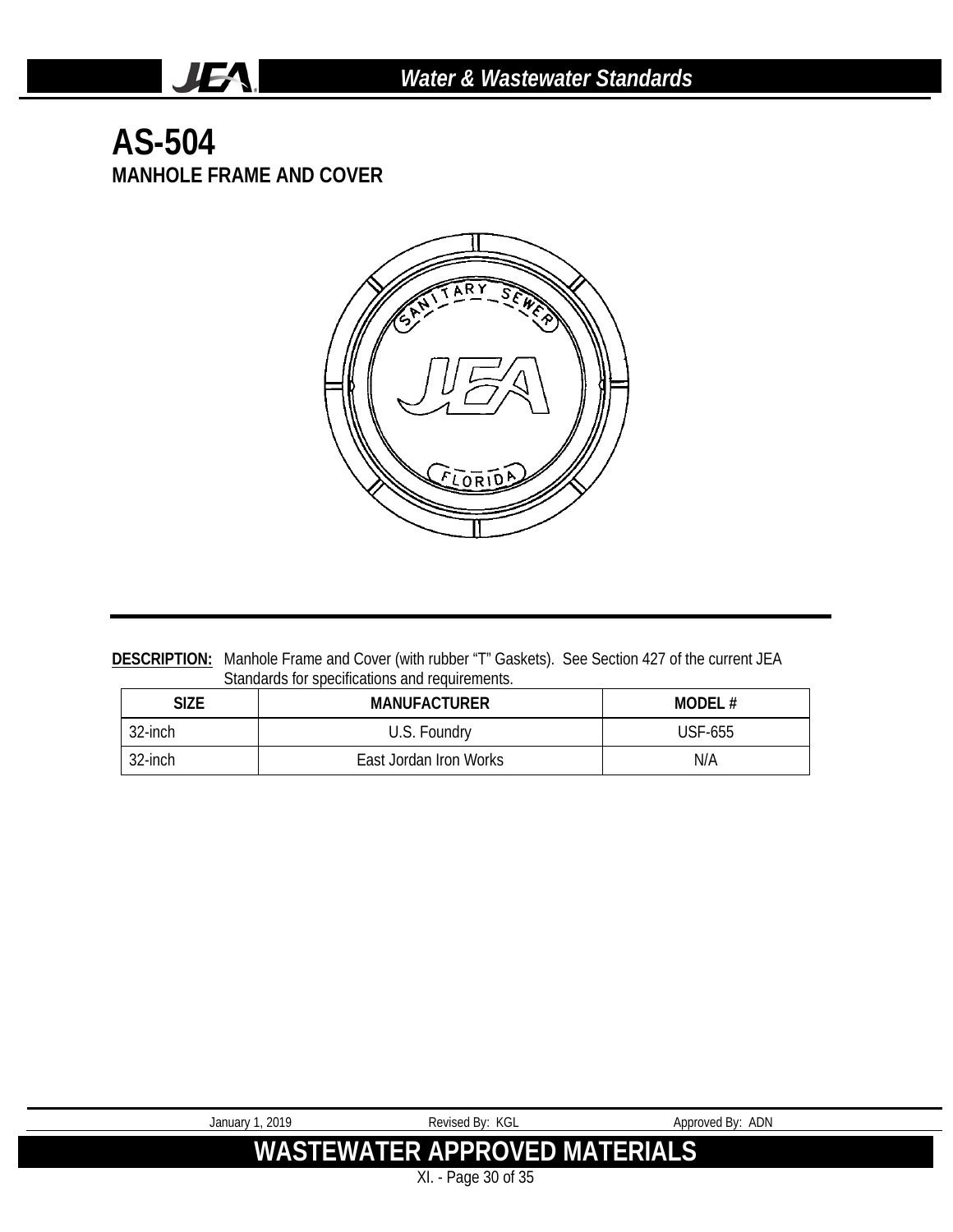#### **AS-601 ALUMINUM HATCH (FRAME AND COVER)**

**JEA** 



**DESCRIPTION:** Aluminum Hatch Frame and Cover. See Section 433 of the current JEA Standard for specifications and requirements.

| SIZE   | <b>MANUFACTURER</b>     | MODEL# |
|--------|-------------------------|--------|
| Varies | U.S. Foundry            |        |
| Varies | Halliday Products, Inc. |        |

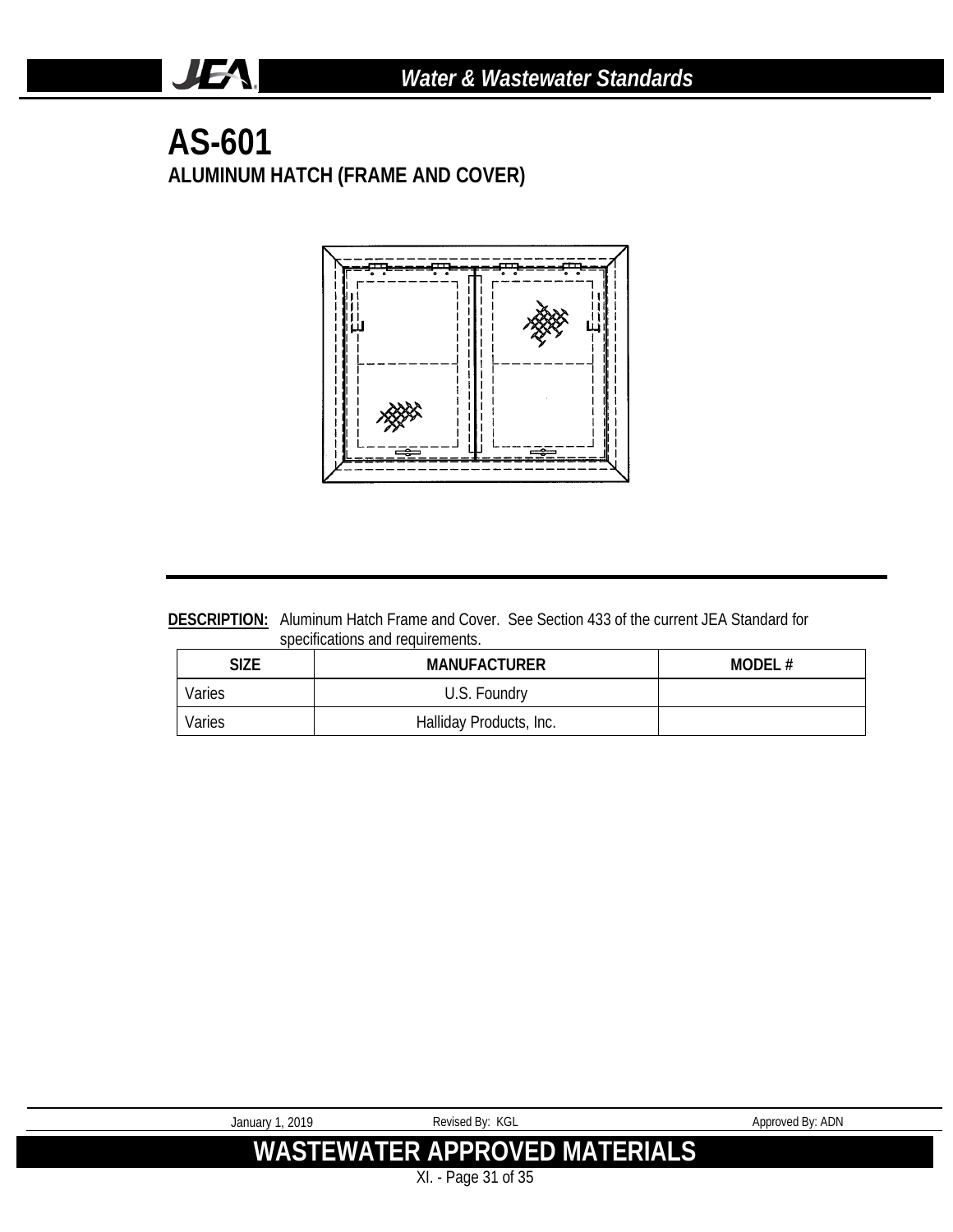**AS-602 CONCRETE LINER**

**JEA** 



**DESCRIPTION:** Concrete Liner. See Section 446 of the current JEA Standards for specifications and requirements.

| <b>MANUFACTURER</b>                       | MODEL#                 |  |
|-------------------------------------------|------------------------|--|
| <b>Associated Fiberglass Enterprises</b>  | Hard Shell Liner (***) |  |
| Concrete Conservation, Inc.               | Spectra-Shield (*)     |  |
| L. F. Manufacturing, Inc.                 | Hard Shell Liner (***) |  |
| LarFarge/ Kerneos Inc. Calcium Aluminates | SEWPERCOAT (**)        |  |
| GML Coatings, LLC.                        | Green Monster (*)      |  |

NOTES:

(\*) Denotes Polyurethane, HDPE or Fiberglass Liner Material

- (\*\*) Denotes Cementitious Liner Material (\*\*) Denotes Cementitious Liner Mater<br>(\*\*\*) Denotes Hard Shell Liner Material
- 

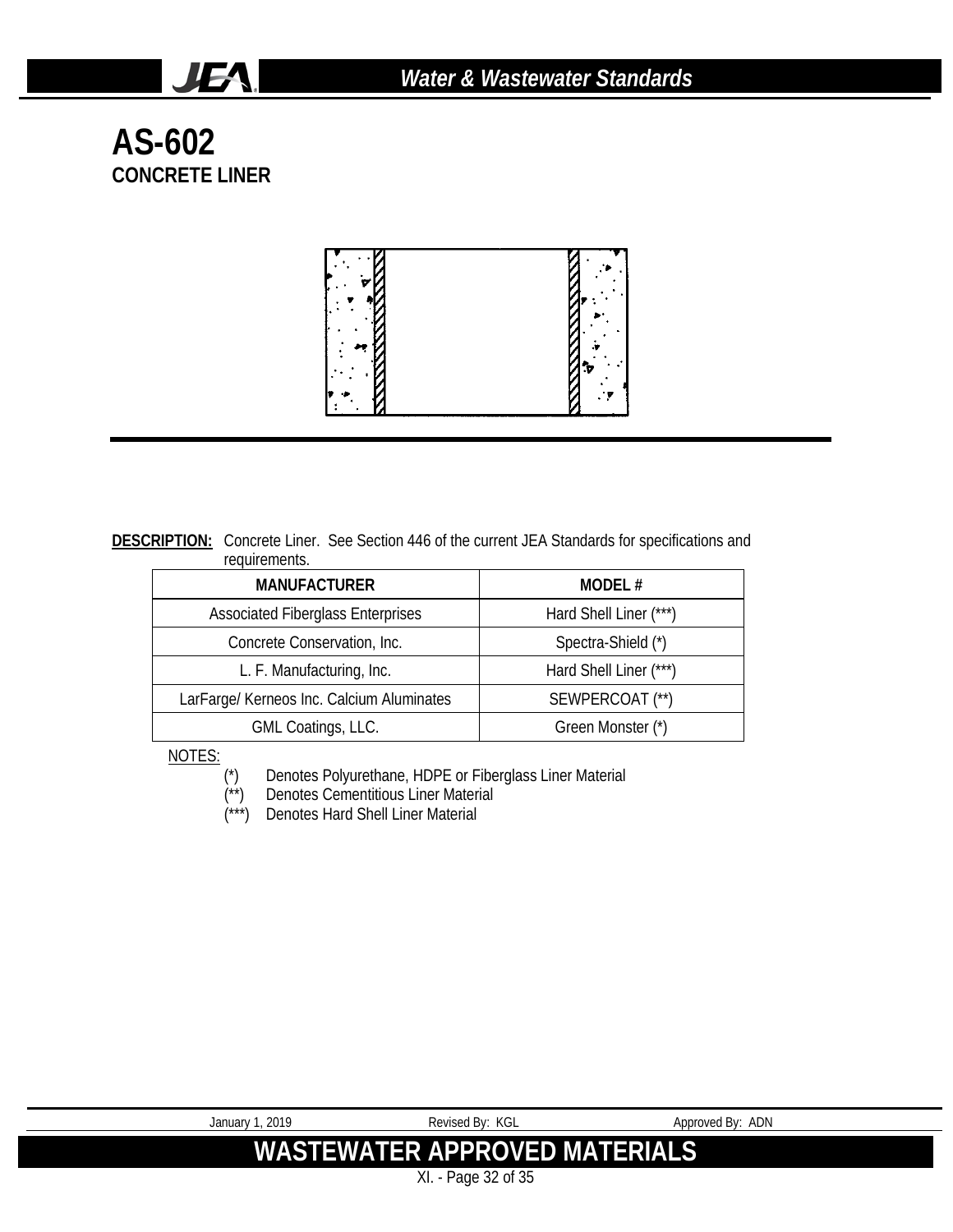

**JEA** 

**DESCRIPTION:** Wastewater Pump. See Section 433 of the current JEA Standards for specifications and requirements. It is intended that JEA approved material list shall be considered acceptable, unless new technology exist or if it is in the best interest of JEA to revise the approved material list.

| SUBMERSIBLE WASTEWATER 1800 RPM PUMPS               |                         |  |  |
|-----------------------------------------------------|-------------------------|--|--|
| Manufacturer/Representative                         | <b>Telephone Number</b> |  |  |
| <b>Flygt rep David Williams</b>                     | $(239)$ 825-8384        |  |  |
| WILO-EMU, rep by PSI Technologies                   | (904) 588-2132          |  |  |
| KSB, rep by Custom Pump                             | (904) 858-9605          |  |  |
| Hydromatic, rep by Barneys Pump (40hp and less)     | (904) 260-0669          |  |  |
| <b>SUBMERSIBLE WASTEWATER 3600 RPM PUMPS</b>        |                         |  |  |
| <b>Flygt rep David Williams</b>                     | (239) 825-8384          |  |  |
| DRY-PIT WASTEWATER PUMPS                            |                         |  |  |
| WILO-EMU, rep by PSI Technologies<br>(904) 588-2132 |                         |  |  |
| Flow Serve (MSX), rep by Carter & Ver Planck        | (813) 287-0709          |  |  |
| KSB, rep by Custom Pump                             | (904) 858-9605          |  |  |
| Flygt, rep David Williams                           | (239) 825 8384          |  |  |
| FLOODED SUCTION SOLIDS HANDLING PUMPS               |                         |  |  |
| Fairbanks Morse, rep by Sanders Company, Inc.       | $(772) - 220 - 2900$    |  |  |
| Worthington, rep by Carter & Ver Planck             | (813) 287-0709          |  |  |
| Allis Chalmers, rep David Williams                  | (239) 825-8384          |  |  |

January 1, 2019 **Revised By: KGL** Approved By: ADN

## **WASTEWATER APPROVED MATERIALS**

XI. - Page 33 of 35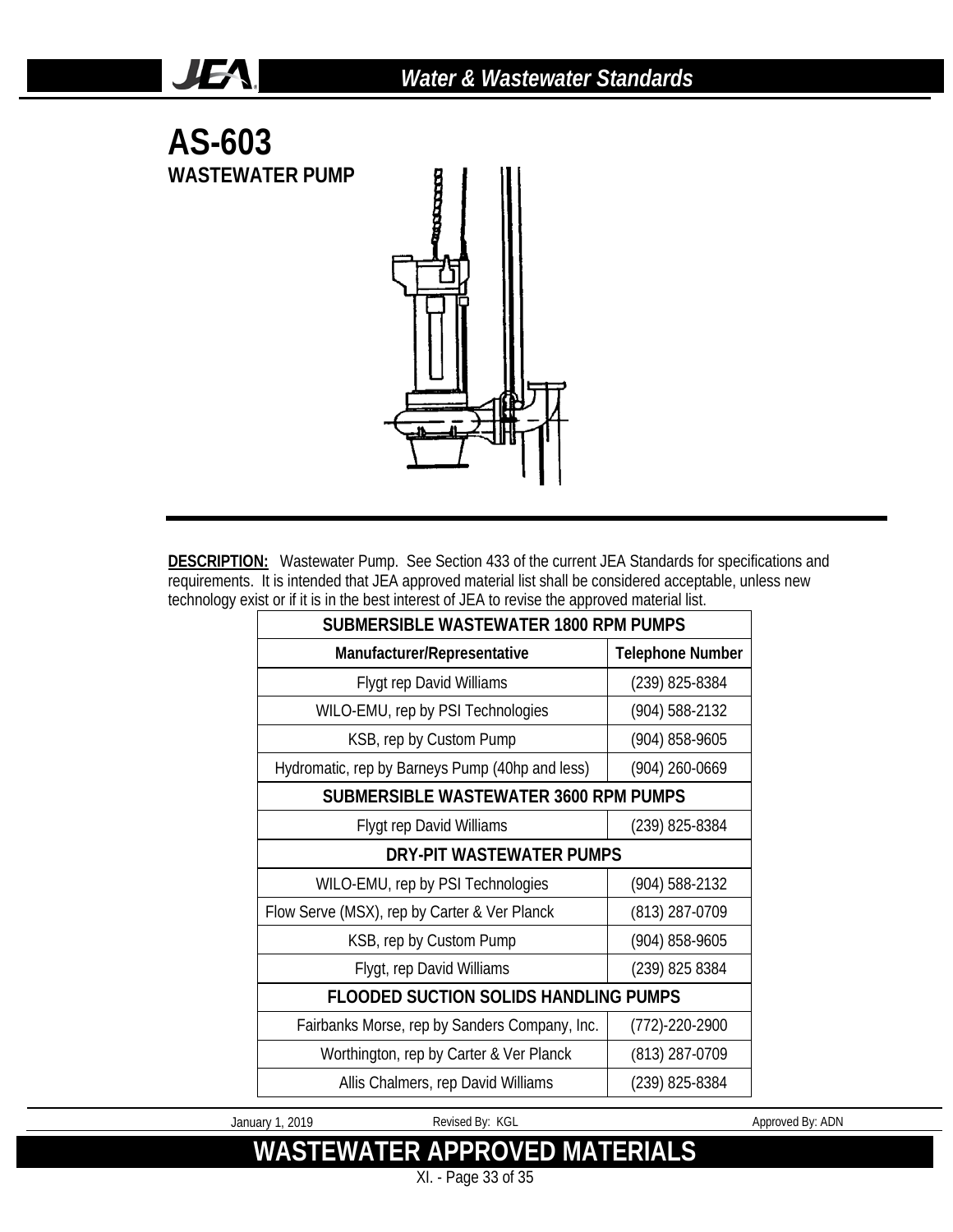# **AS-604**

JEA.

**ELECTRICAL, CONTROL PANEL, VFD & SCADA**



**DESCRIPTION:** Pump Station Electrical and Control Panel including (RTU). See Section 433 of the current JEA Standards for specifications and requirements.

| <b>COMPANY NAME</b>                          | <b>CONTACTS</b><br><b>PHONE</b> |                   | <b>EMAIL</b>                  |  |
|----------------------------------------------|---------------------------------|-------------------|-------------------------------|--|
| ECS                                          | Ralph Sinn                      | $(904)367 - 5000$ | ralph@ecs31.com               |  |
| EG Controls, Inc.                            | Sonia McKenzie                  | (904) 292-0110    | smcenizie@eqcontrols.com      |  |
| Suncoast                                     | Mark Owens                      | $(904)693 - 3318$ | mowens@suncoastcontrols.biz   |  |
| Sun State System, Inc.<br><b>Tony Rhodes</b> |                                 | $(904)269 - 2544$ | trhodes@sunstatesystems.com   |  |
| Infamation Technologies                      | James Ruiz                      | $(904)425 - 4760$ | jruiz@itgtec.com              |  |
| Group, (ITG) *                               |                                 |                   |                               |  |
| DSI Innovations LLC.*                        | Sean Patterson                  | (336)893.8385     | spatterson@dsiinnovations.com |  |

**\*** System integrators

**DESCRIPTION:** Variable Frequency Drives (VFD). See section 433 of the current JEA standard for specifications and requirements. It is intended that this JEA approved material will be considered acceptable, unless new technology exist or if it is in the best interest of JEA to revise the approved material list.

| VFD                        | SCADA          |  |
|----------------------------|----------------|--|
| <b>Cutler Hammer/Eaton</b> | <b>SIFMENS</b> |  |